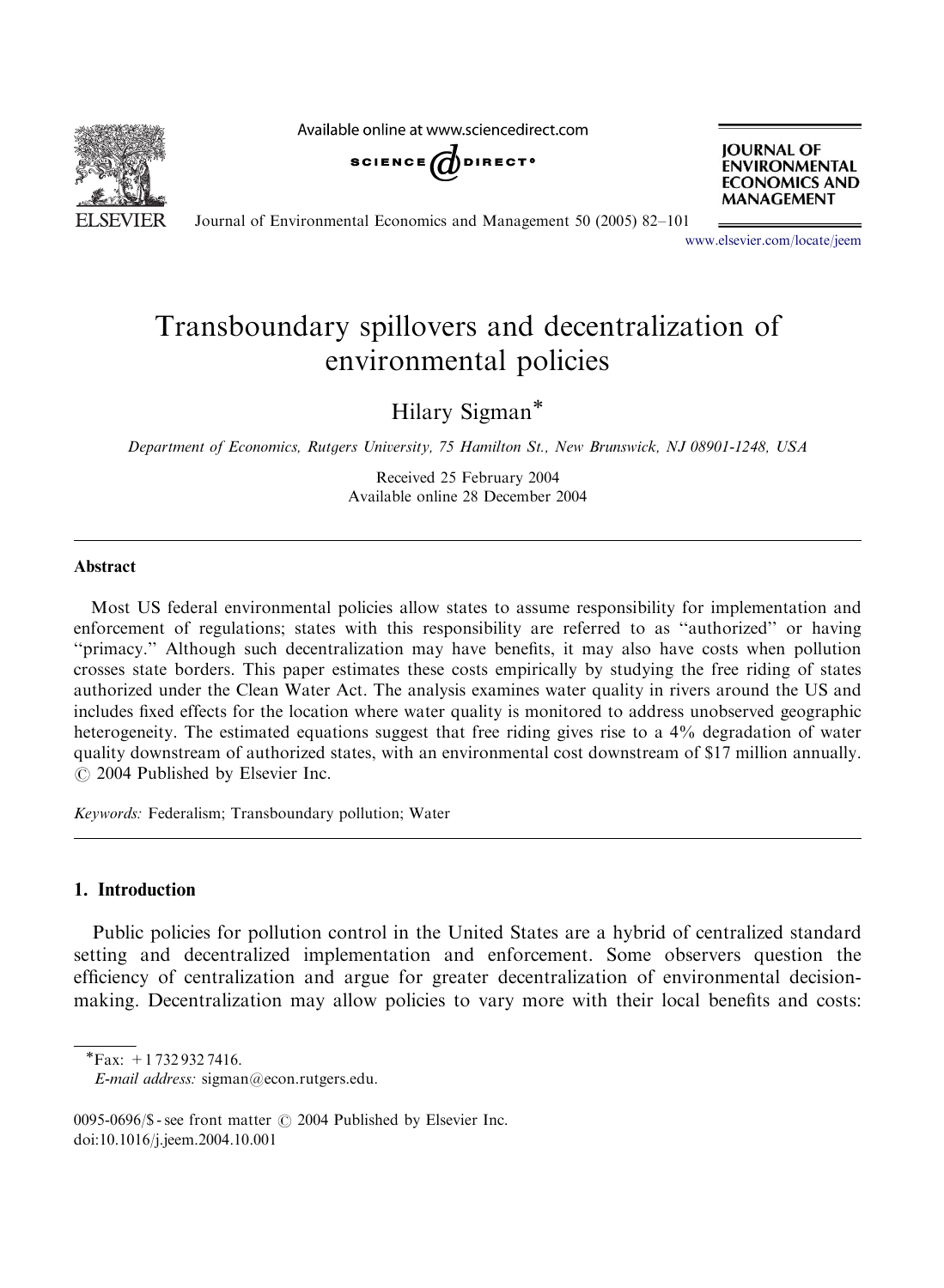although centralized policies could contain local variation, federal authorities may find much variability politically difficult and may have less information than state authorities. However, decentralization may be costly if the federal government can realize economies of scale in expertise, if ''a race to the bottom'' in environmental quality occurs as states compete for new investment, or if there are transboundary spillovers and states free ride.<sup>1</sup>

This study evaluates the empirical relevance of the latter concern about decentralized environmental policy. In particular, it examines whether states that control their Clean Water Act (CWA) programs free ride on downstream states. States received this control—known as ''authorization''—over their programs at different times. Using data on in-stream water pollution levels at about 500 river monitoring stations around the country from the National Stream Quality Accounting Network (NASQAN), I estimate equations that model water quality at a station as a function of whether the state or any upstream neighbor has authority over its CWA program, time-varying state and river characteristics, and a monitoring-station fixed effect for unobserved [geog](#page-18-0)raphic heterogeneity. The paper uses a water quality index (WQI) based on levels of five common pollutants.

A few empirical recent papers examine interstate free riding in environmental policy. Gray and Shadbegian [10] analyze the e[missi](#page-18-0)ons of pollutants by pulp and paper plants and find evidence of higher water and air pollution when out-of-state residents receive a larger share of the benefits of pollution control. They also examine monitoring activities, but find no evidence of border effects there. Helland and Whitford [12] find toxic chemical releases to be higher in border counties, which they interpret as evidence of spillovers.

My study builds on this research in several ways.<sup>2</sup> Examining the effects of authorization offers some econometric advantages. The identification of the coefficients comes from changes in policies over time, allowing the estimated equations to include fixed effects for the location where water quality is measured. Earlier studies of free riding are identified only by geography and thus potentially confounded by other heterogeneity associated with proximity to state borders. For example, locations near borders, such as along the Mississippi River, may have higher populations and different economic activities than other locations, even within the same region. In addition, for a coefficient of particular interest in the current study, identification comes entirely from changes in the status of a neighboring state, thus reducing concerns about policy endogeneity.

Examining the effects of authorization not only helps to establish that the border effects are free riding, but also provides information on the mechanism through which free riding occurs. It provides an assessment of the type of decentralization that most federal environmental programs employ.

I examine effects on in-stream water quality, wh[ich offe](#page-18-0)rs advant[age](#page-18-0)s and disadvantages relative to earlier studies. Water quality captures free riding regardless of the source of pollution.

<sup>&</sup>lt;sup>1</sup>Recent overviews of federalism in environmental policy include [5,21,23]. Din[an](#page-19-0) [et](#page-19-0) [al](#page-19-0). [6] provide an example of the costs of uniform federal standards in the Safe Drinking Water Act. A substantial literature addresses the ''race to the bottom" (see  $[15-17, 22, 28]$ ).

 ${}^{2}$ A small literature also examines free riding across international borders [20,26]. Like the previous literature examining interstate spillovers, this international literature relies on geographic variation only. Thus, the current research differs from this research methodologically, by allowing fixed effects, and conceptually, by focusing on free riding in a federal systems, where safeguards against free riding should be in place.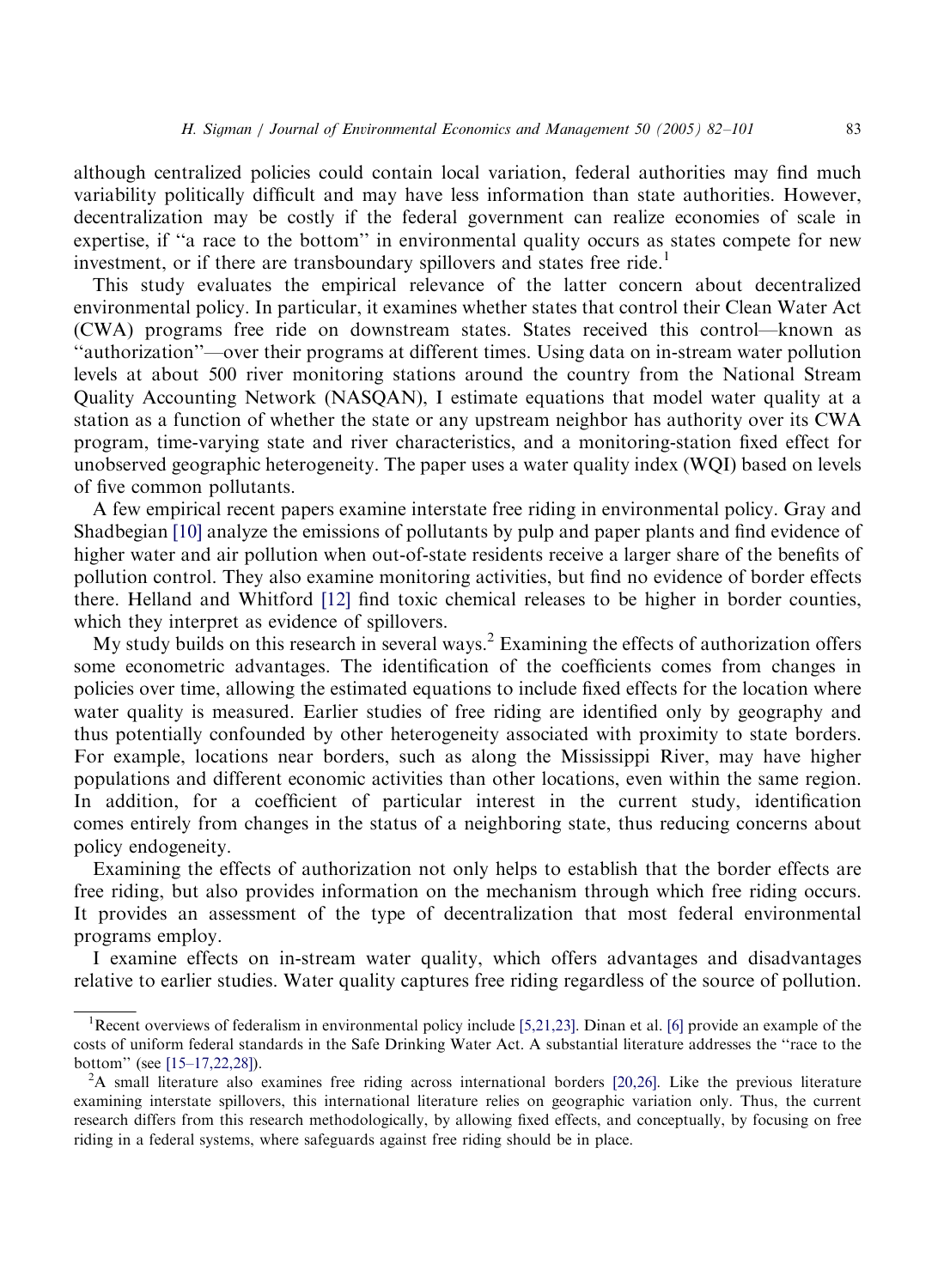For example, if free riding states are less strict with municipal water treatment facilities than with industrial polluters (which may have out-of-state ownership), earlier studies may miss this effect by focusing on industrial pollution only. On the other hand, in-stream water quality does not indicate whether permitting, monitoring, or enforcement provide the flexibility that makes free riding possible.

My results suggest that states do free ride when authorized. The WQI is 4% lower at stations downstream from an authorized state than at other stations. When rivers form a border between states, authorization of at least one of the states lowers the WQI by  $6\%$ , although the latter effect is not robust. To interpret the magnitude of these effects, I use earlier estimates of willingness to pay for freshwater quality to construct a rough measure of the costs of this free riding. This calculation suggests that the environmental cost of free riding at downstream stations was \$17 million in 1983.

The paper begins with brief background on US water pollution policy that describes the authorization process and identifies sources of state discretion. Section 3 discusses the data on water quality and the explanatory variables. Section 4 presents the estimated equations, which account for station fixed effects and clustering within riversheds. Section 5 provides some welfare calculations. The paper concludes by discussing the implications of these results for federalism in environmental policies.

# 2. State discretion in water pollution policy

U.S. federal water pollution regulation originally gave states considerable discretion [11]. However, over time Congress centralized the regulation, culminating in the Clean Water Act of 1972. Under CWA, point source polluters must obtain permits that set numerical effluent limitations for various pollutants. For each production process, the federal government specifies the pollution control technologies and water quality standards that form the basis for these effluent limitations. Facilities had to meet the first effluent limitations in 1977 and a [more](#page-3-0) restrictive set by 1983.

EPA authorizes states to issue and enforce permits. When the state does not have this authority, the regional EPA office issues permits. States received authorization at different times. Fig. 1 presents the authorization years by [state](#page-19-0). Most states obtained authorization early, with a few that authorized in 1973, the first year of the NASQAN data. However, a number of states authorized in the late 1970s and 1980s, in the middle of these data. Seven states had not authorized by 1995, the last year of the data. Sigman [27] explores various hypotheses about the determinants of authorization, such as green preferences, private information, and regulatory economies of scale, and finds no single overriding cause.

Although EPA may in principle revoke authorization if a [st](#page-18-0)ate fails to comply with its obligations, this action is politically and legally difficult and financially costly for the regional EPA. [For exa](#page-18-0)mple, Arkansas refuses to impose federal discharge limits and monitoring requirements for municipal water pollution sources because they are too strict [9]. The regional EPA office says its ''only recourse would be to take back responsibility for the program—an unrealistic option [9, p. 6]''. Thus, once authorized, states have quite a free hand to conduct (or ignore) the program.

Even if authorized states follow the program, they have several forms of discretion that might allow them to free ride. First, the federal technology and water quality standards do not greatly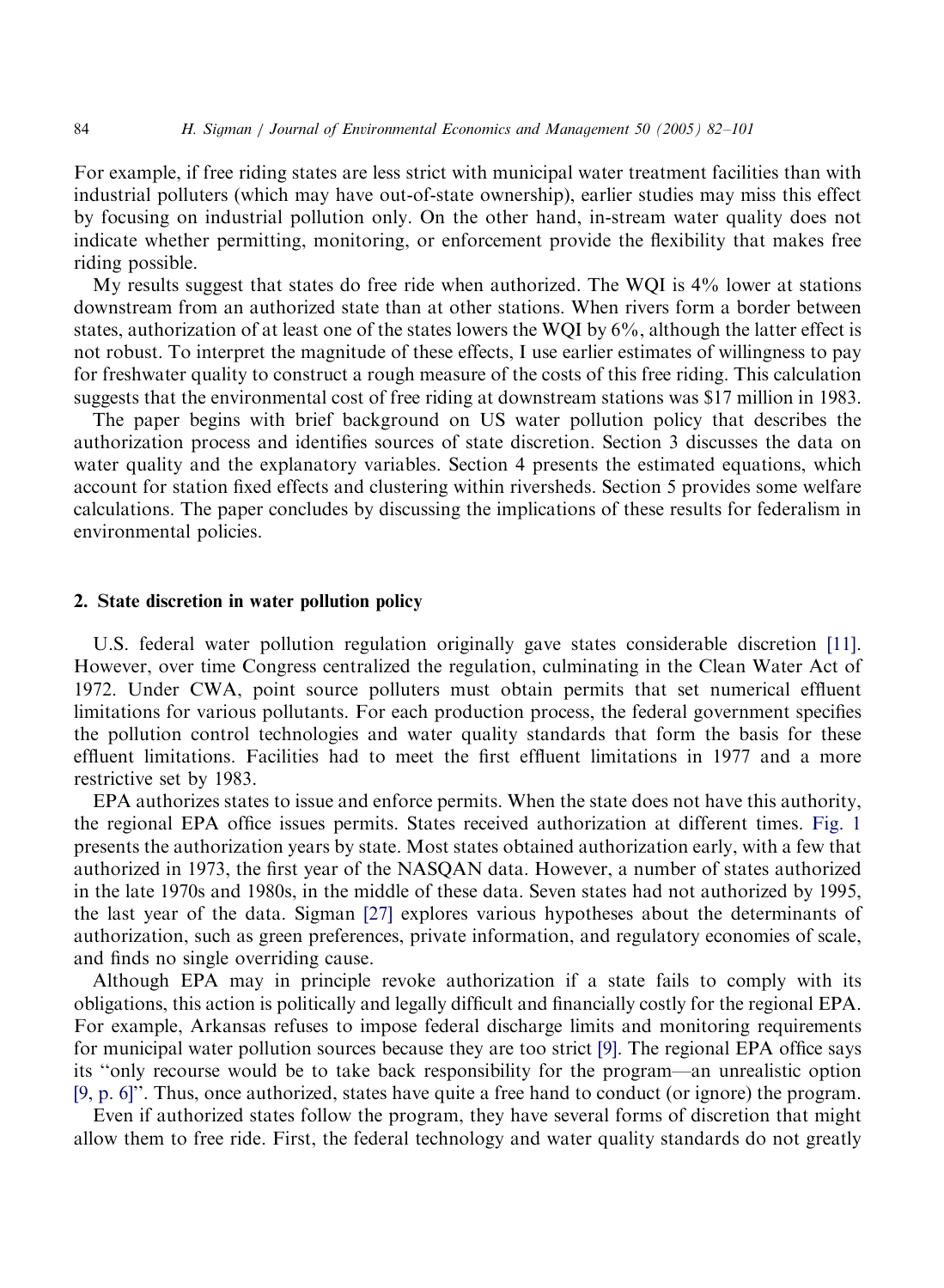<span id="page-3-0"></span>

Fig. 1. Clean Water Act authorization years.

constrain the states in writing the numerical effluent limitations in permits. GAO [9] documents a variation in permit levels for similar size municipal treatment works of several orders of magnitude. These variations may arise through interpretation of the technology standards or through the environmental modelling required to implement water quality standards. EPA long delayed issuing technology standards, allowing state authorities to use ''best professional judgement'' in t[he i](#page-18-0)nterim, which may be much of the period of this study for some facilities.

Second, authorized states have primary enforcement authority under CWA. In fiscal year 1995, states conducted 81% of CWA inspections and undertook 77% of the administrative actions against violators [7]. Although the regional EPA may step in if a state fails to take action against a violator, control of inspections and enforcement may give states the ability to direct resources toward [the](#page-18-0) problems they regard as most pressing.

Downstream states do complain about upstream states' implementation. For example, GAO relates a challenge from Oklahoma of a permit issued to an Arkansas municipal treatment facility. Bartlett [2] describes complaints and law suits from Tennessee about proposed permits for a Champion Paper plant just upstream in North Carolina. However, one would expect states to lobby on their own behalf, so these complaints do not prove the existence of free riding.

# 3. Data and model

This section describes the data on water quality in rivers and the policy and other explanatory variables that have been merged with these water quality data.

# 3.1. Water quality data

The National Stream Quality Accounting Network, maintained by the US Geologic Survey (USGS), contains measurements of 121 different water quality parameters at 618 monitoring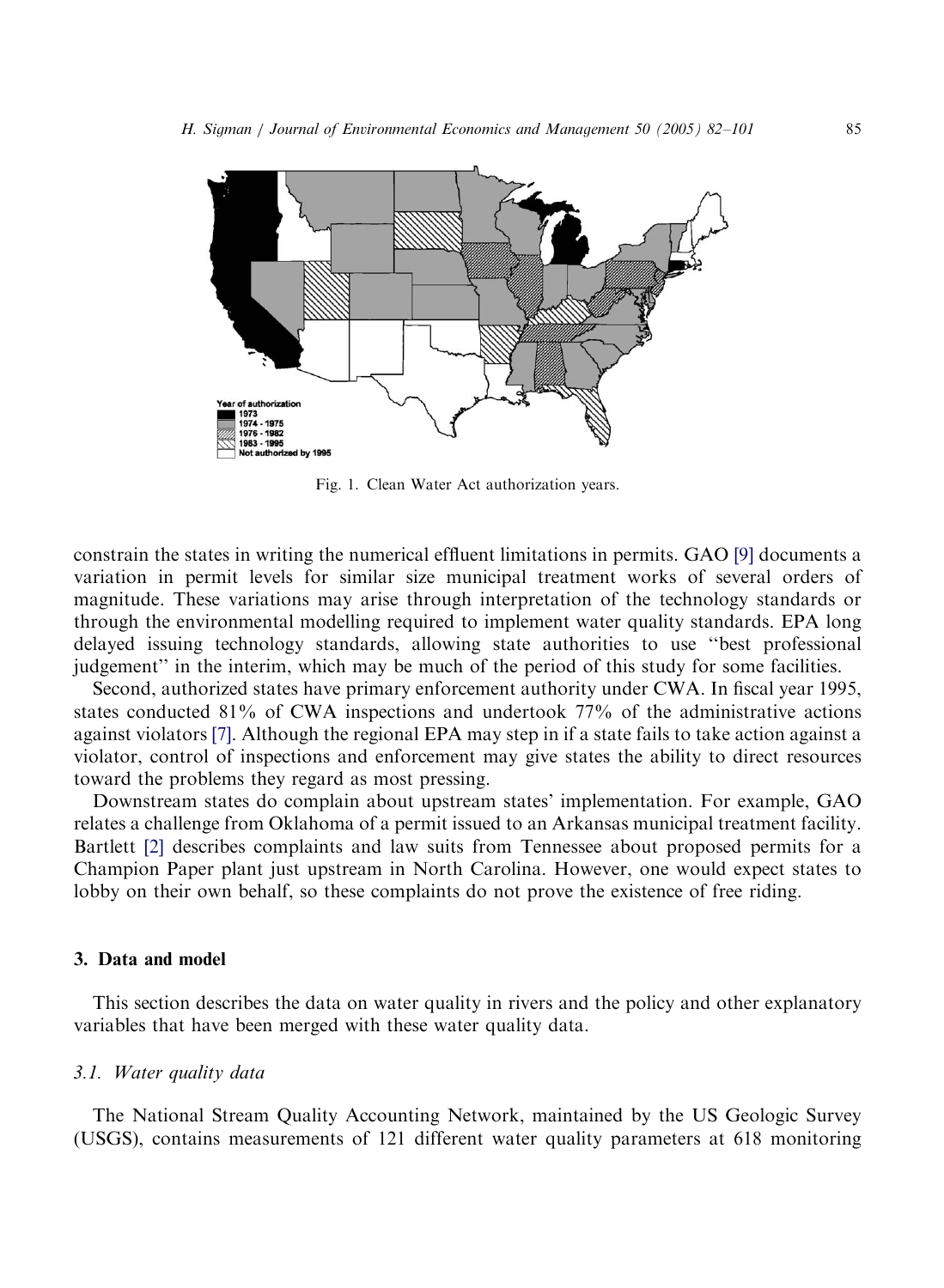stations on rivers in the United States [1]. The data span 1973 to 1995, with the most stations operating in 1980 and considerably fewer at the beginning and end of the period. Most stations report data approximately monthly during the period they operate, but this frequency varies. Regional USGS labs conduct most the sampling and analysis.<sup>3</sup> The stations are spread across the country with the intent of providing a picture of human impact on water quality in major rivers. They are typically located at the bottom of watersheds, as defined by the USGS's watershed classification system.

With pollution measurements from NASQAN, I calculate the EP[A's](#page-18-0) water quality index, based on five major pollutants: dissolved oxygen, fecal coliform, total suspended solids, phosphorous, and nitrogen. The calculation involves a nonlinear translation of each pollution level into a severity index and then a weighted aggregation of these indices [18].<sup>4</sup> This index provides an overall picture of environmental conditions in the river, reflecting experts' judgements about the effects of pollution on the use of the river. It assists [in d](#page-18-0)rawing welfare implications of the empirical results because it can be mapped into willingness to pay estimates.

The pollutants that are the basis for the index are very common; several principally result from sewage and animal waste and others from fertilizer use [19]. Thus, they should not be especially sensitive to heterogeneity in the mix of industrial activity, unlike, for example, heavy metals. In addition, these pollutants have been the focus of the most regulatory efforts, which is important to assess the free riding hypothesis. If states always choose the corner solution of no pollution control, they cannot increase their pollution even if they desire to free ride. Thus, regulatory efforts suggest that at least some states do not choose the corner solution and may free ride.

I classify water quality based on average pollution levels for measurements taken during the summer months (defined as May through September). Constructing [a dai](#page-19-0)ly WQI gives far fewer o[bservatio](#page-5-0)ns because not all pollutants are measured on a given day, even though all may be measured several ti[mes over](#page-5-0) the course of the summer.5 Previous studies have used summer averages, starting with the pioneering work by Vaughan and Russell [30].

Table 1 presents the water quality levels at stations on intrastate and interstate rivers. The total number of stations in Table 1 and the subsequent empirical analyses is 501, smaller than the 618 in NASQAN because of several exclusions for missing or ill-defined d[ata.](#page-18-0)<sup>6</sup> The average WQI is about 60. Rivers with this WQI would be considered fishable, but slightly below the cutoff for swimmable, according to thresholds used in the welfare analysis below. A recent run of the EPA's water quality model finds an average WQI per mile of river of about 75 [8], so the water quality in

 $3A$  very small number (under 1%) of the observations are conducted by state agencies, for which there might be concerns about strategic reporting. A dummy for these observations did not have a statistically significant coefficient, nor did interactions of this dummy with the policy variables. Thus, strategic reporting does not appear to be a m[ajo](#page-18-0)r issue in these data.

<sup>&</sup>lt;sup>4</sup>The original EPA index included 12 different pollutants; I have reweighted to include only these five on which NASQAN provides relatively thick data. EPA's recent studies using this index conduct a similar reweighting (e.g., [8]). <sup>5</sup> <sup>5</sup>Footnote 15 below discusses the results if an annual average is used.

<sup>&</sup>lt;sup>6</sup>Stations were excluded if they never measured all of the pollutants necessary to calculate the WQI for a summer. Stations outside the contiguous United States were excluded for lack of population data. Eleven stations that never measured flow in the same summer as pollution were excluded. Three stations in the Great Lakes were excluded to restrict the sample to rivers. In addition, 16 stations downstream of Mexico or Canada were excluded because their upstream authorization status and LCV scores cannot be defined.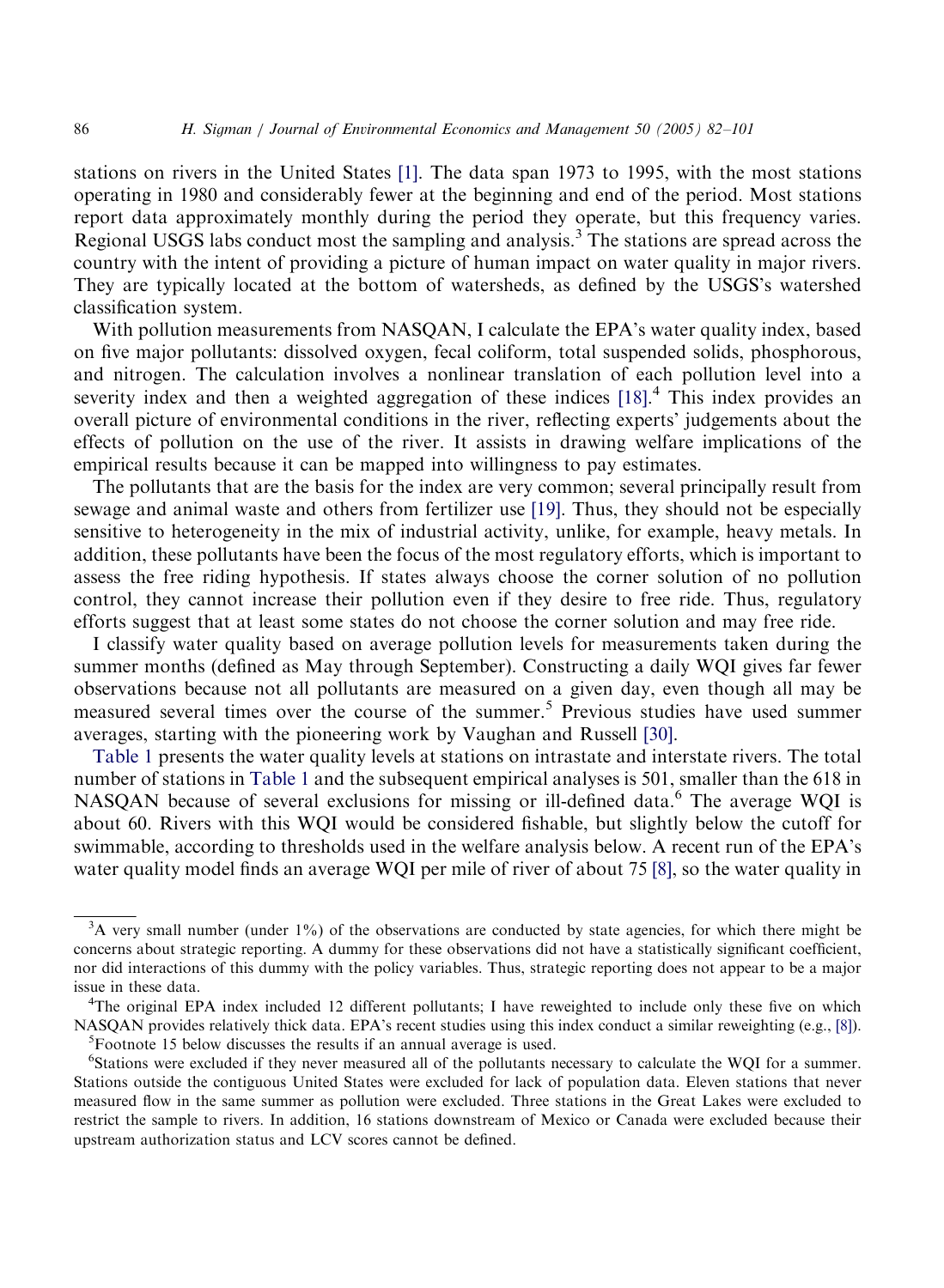#### <span id="page-5-0"></span>Table 1

Means and standard deviations of variables for intrastate and interstate observations

|                                                    | Intrastate<br>$Obs = 836 (18\%)$<br>Stations = $102(20\%)$ |        | Interstate<br>$Obs = 3869 (82\%)$<br>Stations = $399(80\%)$ |         |
|----------------------------------------------------|------------------------------------------------------------|--------|-------------------------------------------------------------|---------|
|                                                    | Mean                                                       | S.D.   | Mean                                                        | S.D.    |
| Water quality index                                | 60.8                                                       | 9.5    | 58.7                                                        | 10.5    |
| Locations                                          |                                                            |        |                                                             |         |
| Station upstream of state border                   |                                                            |        | .809                                                        |         |
| Distance to border (miles)                         |                                                            |        | 80                                                          | (111)   |
| Station within 50 miles upstream of state border   |                                                            |        | .422                                                        |         |
| Station downstream of state border                 |                                                            |        | .578                                                        |         |
| Distance to border (miles)                         |                                                            |        | 83                                                          | (140)   |
| Station within 50 miles downstream of state border |                                                            |        | .184                                                        |         |
| Station on state border                            |                                                            |        | .140                                                        |         |
| Authorization                                      |                                                            |        |                                                             |         |
| State authorized                                   | .559                                                       |        | .680                                                        |         |
| Upstream state authorized                          |                                                            |        | .667                                                        |         |
| (if downstream station)                            |                                                            |        |                                                             |         |
| Socioeconomic variables                            |                                                            |        |                                                             |         |
| Personal income per capita (thousand 1995 dollars) | 20.75                                                      | (3.22) | 19.66                                                       | (2.78)  |
| League of Conservation Voters (LCV) score          | 46.1                                                       | (15.2) | 46.1                                                        | (17.4)  |
| Percent cropland in watershed                      | 12.2                                                       | (12.5) | 22.2                                                        | (19.6)  |
| Percent urban land in watershed                    | 10.4                                                       | (12.7) | 6.05                                                        | (7.47)  |
| River physical characteristics                     |                                                            |        |                                                             |         |
| Flow $(cfs)$                                       | 2123                                                       | (4223) | 13990                                                       | (60325) |
| Temperature $(^{\circ}C)$                          | 23.1                                                       | (4.5)  | 21.8                                                        | (4.0)   |
|                                                    |                                                            |        |                                                             |         |

Note: Standard deviations reported for continuous variables only.

this sample is poorer. This difference should not be surprising because the NASQAN data are earlier (and the estimates below suggest significant improvement over time) and intentionally overrepresent rivers near populated areas.

As reported in Table 1, water quality is somewhat better in intrastate rivers than interstate rivers. Although this pattern is consistent with free riding, intrastate and interstate observations differ in many other ways that may explain the disparity. In particular, intrastate observations are mostly in coastal states, with the exception of a few on river systems that flow into inland sinks in the desert Southwest. Interstate observations may be in coastal or landlocked states.

# 3.2. Explanatory variables

Water quality at a given monitoring station is a function of pollution inputs as a river flows downstream. Thus, water quality  $WQ_{it}$  at a station at location *i* in year *t* is a function of pollution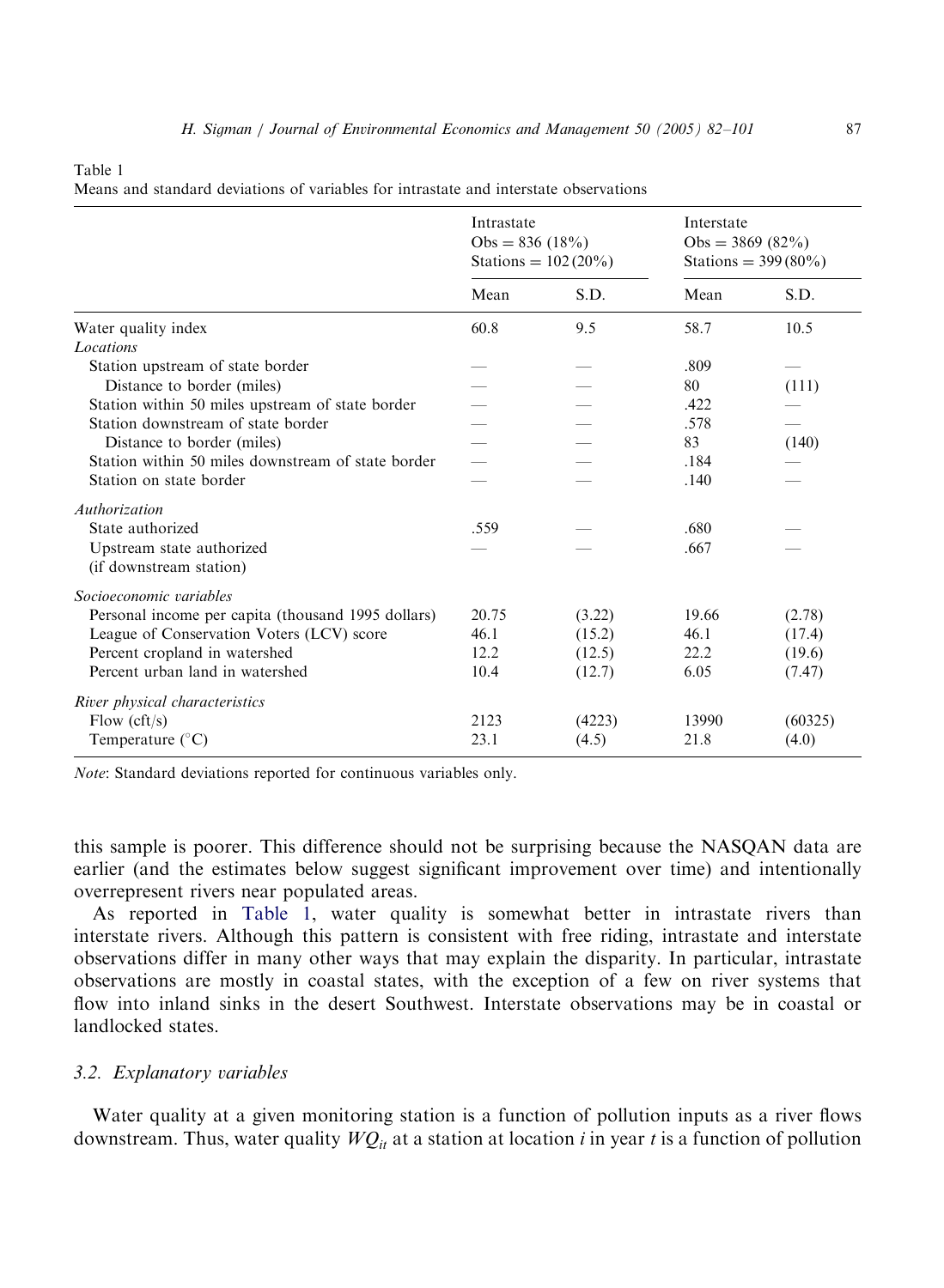inputs from upstream:

 $\overline{H}$ 

$$
WQ_{it} = \sum_{h=i}^{H} \frac{p_{ht}}{f_{ht}} \delta^{h-i},\tag{1}
$$

where H indicates the headwaters,  $p_{ht}$  indicates pollution inputs at upstream locations h, and  $f_{ht}$  is the flow that dilutes these inputs. The effect of upstream pollution inputs diminishes through natural attenuation, represented here for simplicity by a constant  $\delta$  (with  $\delta$  < 1).

We do not have direct information about pollution inputs or attenuation rates, but know some of the factors on which these depend. For pollution at location  $h$ ,

$$
p_{ht} = u_{ht}(y_{ht}, L_{ht}) - a_{ht}(g_{ht}, y_{ht}, S_{ht}),
$$
\n(2)

where uncontrolled pollution,  $u_{ht}$ , depends on factors such as the level of economic activity,  $y_{ht}$ , and land use,  $L_{ht}$ . These uncontrolled pollution levels may be reduced by the application of costly pollution control,  $a_{ht}$ . The extent of abatement may depend on green preferences,  $g_{ht}$ , income  $(y<sub>ht</sub>$  again), and policy variables,  $S<sub>ht</sub>$ , such as authorization status. The potential for free riding enters here in this analysis.<sup>7</sup> The natural attenuation variable  $\delta$  is also a function of some observable variables, particularly the temperature of the river,  $m_{it}$ .

Ideally, therefore, the equations would characterize both local and upstream conditions. In practice, the ability to measure upstream conditions depends on the variable. The values for land use describe the watershed and thus do characterize local and upstream conditions (as a result, these variables are denoted  $L_{it}^{h}$  below). For variables that change at state boundaries, such as authorization status and income, the equations can include the upstream state's value. For some variables, however, such as the river flow and temperature, the value at the station is the only indication we have of upstream conditions.

Therefore, we have an equation in which water quality at station  $i$  is a function of local and upstream variables. A reduced form equation for these relationships is

 $\overline{L}$ 

$$
WQ_{it} = G(S_{it}, S_{ht}, y_{it}, y_{ht}, g_{it}, g_{ht}, L_{it}^h, f_{it}, m_{it}, A_i),
$$
\n(3)

where variables are represented at station  $i$  and at upstream locations,  $h$ , when possible. All the estimated equations also include a station-specific fixed effect,  $A_i$ , to address heterogeneity across states and stations that might be correlated with the policy variables.

#### 3.2.1. Policy variables

The principal policy variables,  $S_{it}$  and  $S_{ht}$ , depend upon whether states are authorized to conduct their own permitting and enforcement activities under CWA. States had this authority in 65% of the observations in the sample. The empirical analysis examines the interaction between authorization and location, specifically if the location is subject to free riding.

Three different location variables were coded by mapping the NASQAN stations using a Geographic Information System. These variables indicate whether the station is upstream

<sup>&</sup>lt;sup>7</sup>Free riding could also affect the uncontrolled pollution level through land use or industrial siting decisions. However, authorization will not change state control of these variables, so this mechanism is not explored here.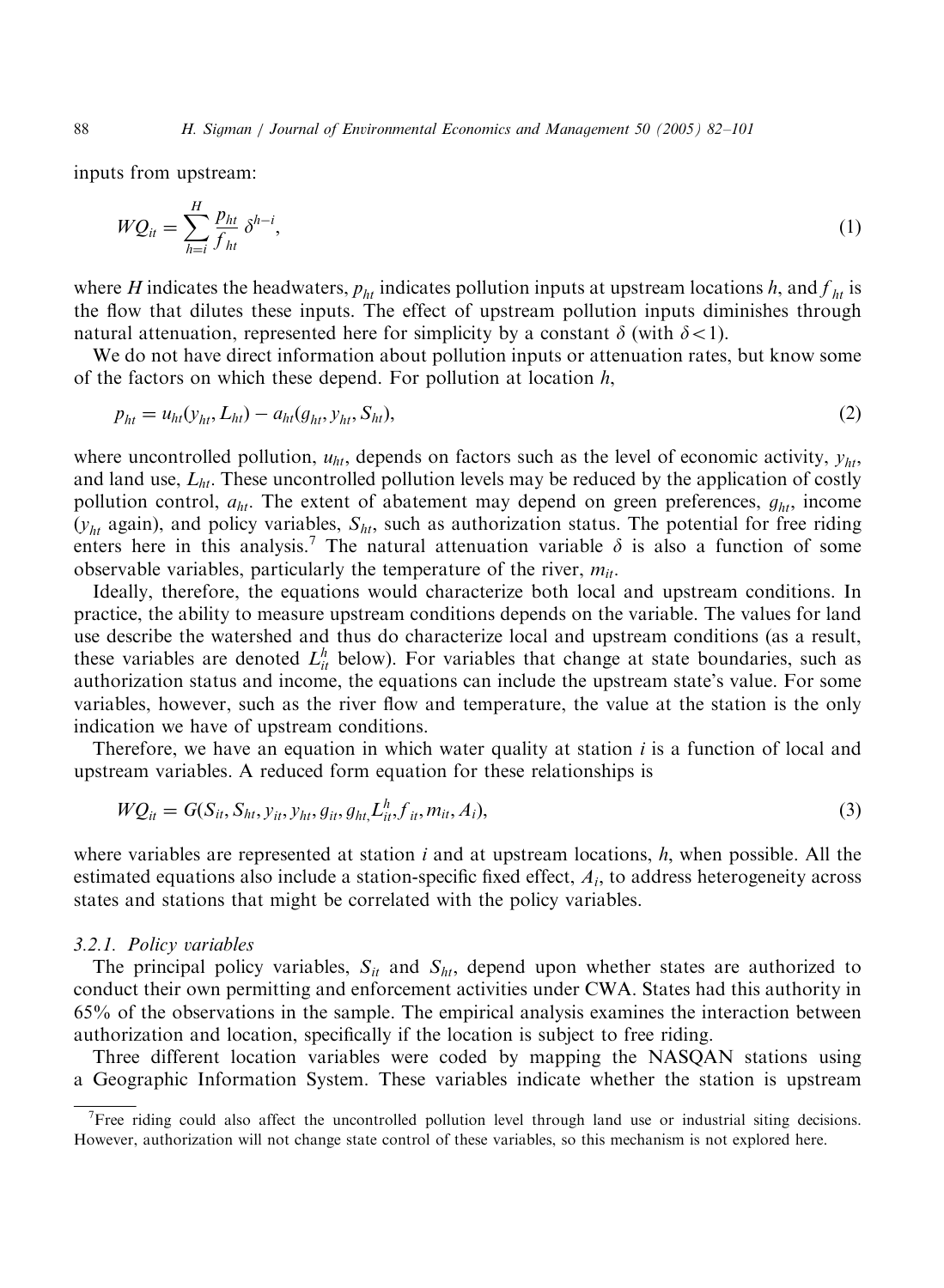of a state border, downstream of a border, or located on a river when it forms a border between two states. $8$  The location [variables](#page-5-0) are based on river systems rather than the name of the river; for example, if a station is on a tributary that flows into the main river before the river crosses a border, the station would be coded as upstream. Many stations fall into all three interstate categories. Table 1 reports that 81% of interstate observations (67% of the total) are upstream of a border, 58% are downstream of a border, and 14% are on border rivers.

The table also reports the distance from the station to the nearest upstream or downstream border, which may be important because of natural attenuation. The average distance is 80 miles for upstream observations and 83 miles for downstream observations. A variable used in the regressions later indicates whether stations are relatively close to borders (defined as within 50 miles). 42% of interstate observations are within 50 miles of a downstream border and 18% are within 50 miles of an upstream border.

The measures of potential to free ride are calculated from a combination of authorization status and the station's location. Three measures are constructed. For stations located downstream of borders, the measure is whether the upstream state was authorized. Authorized upstream states have the discretion and motivation to choose less abatement, resulting in higher pollution downstream. Downstream states, finding themselves the recipient of higher pollution, may adjust their own controls upward. However, with the usual curvature assumptions on costs and benefits of pollution control, states will respond to a higher pollution endowment partly by tolerating higher pollution.

For stations located upstream of a border, the measure is an interaction of the upstream dummy with own-state authorization status. Because the equations also include a variable for authorization, this interaction term picks up the differential effect of authorization when the state can free ride. Finally, when the station is on the border, the measure is a dummy variable that equals one if either state is authorized; this variable indicates that at least one state might free ride.<sup>9</sup>

As with any study of the effects of policy variation, nonrandom assignment of policies raises some concern about the estimated effects. The current study addresses this concern in a few ways. First, monitoring-station fixed effects should absorb cross-sectional heterogeneity—including attributes of the state, such as state willingness to enforce regulations—that may cause early or late authorization. Second, for downstream stations, the policy variable characterizes a different state than the one in which water quality is being measured, which should limit the extent to which unobserved time-series heterogeneity in the state can explain both the policy variable and the water quality. Finally, even for observations in the state of the policy variable, we are not interested in the level of water quality before and after authorization, but the difference in these levels at stations upstream of borders. Although several factors might link overall water quality

<sup>&</sup>lt;sup>8</sup>Several stations are upstream of the Great Lakes (even after stations in the Great Lakes are excluded, see footnote 6). The point at which a river enters the Great Lakes is treated as a downstream state boundary because the lakes represent a shared resource.

<sup>&</sup>lt;sup>9</sup>The equations were also run with the addition of a second variable for borders indicating that both states (as opposed to at least one) were authorized. This variable never entered with a statistically significant coefficient and is not shown here for clarity.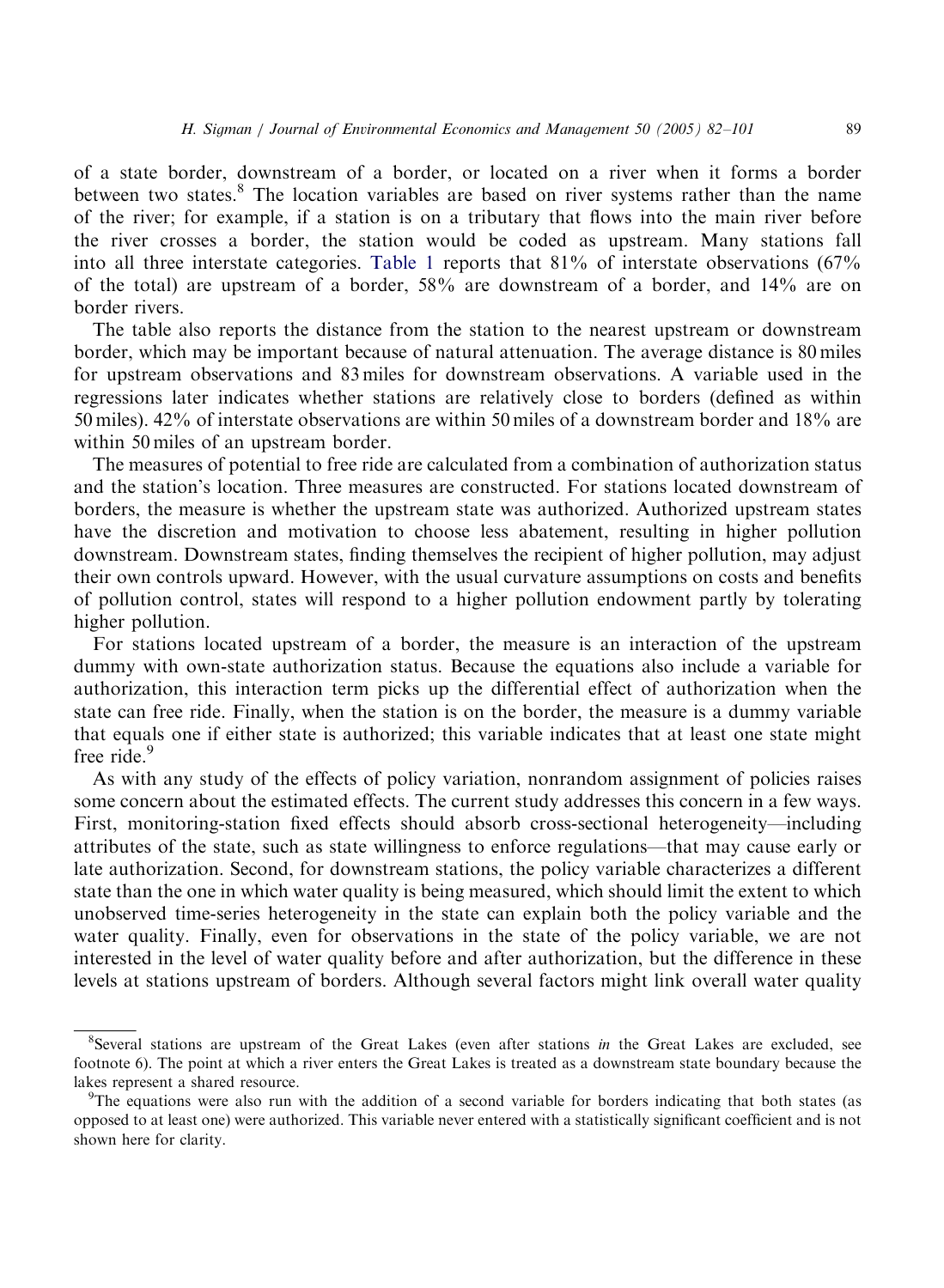levels with the time of authorization, it is more difficult to think of factors beside free riding that would result in differential levels at these upstream stations, especially with the geographic heterogeneity absorbed by fixed effects.

## 3.2.2. Other explanatory variables

Several additional variables provide time-varying determinants of pollution releases [or](#page-5-0) [their](#page-5-0) impact of water quality. For  $y_{it}$ , annual state-level personal income data from the Bureau of Economic Analysis have been converted to 1995 dollars using the national CPI. As Table 1 reports, income is slightly higher for intrastate observations, reflecting a difference between coastal and other states. For stations on border rivers, the arbitrary choice of measuring state should not influence the value of state characteristics, so all state characteristics, such as income, average the two neighbors' values.

The measure of environ[mental p](#page-18-0)references,  $g_{it}$ , is the average League of Conservation Voters (LCV) score for the House delegation of the state in a given year. The LCV score (which ranges from 0 to 100) represents the share of a legislator's votes on selected measures that the LCV considers pro-environment [14,25]. As a measure of environmental sentiment, LCV scores have the virtue of varying over time and of perhaps reflecting the position of the median voter in the state (in contrast, for example[, to envi](#page-5-0)ronmental group membership, which focuses on the upper tail).<sup>10</sup> I use House rather than Senate scores because the House scores usually average more individual legislators' data than Senate scores, reducing noise, and also can adjust more rapidly to changes in sentiment. As Table 1 reports, the LCV scores are similar between intrastate and interstate observations.

Local land use,  $L_{it}^{h}$ , is an important determinant of water quality because of the effects of nonpoint sources of pollution, such as agricultural and urban stormwater runoff. To capture these pollution sources, the equations include estimates of percent of land in cropland and in urban uses in the 8-digit HUC watershed in which the station is located. Stations are largely located at the base of these watersheds, so this measure should be a summary of [upstream](#page-5-0) conditions. The land use data are available every 5 years, beginning in 1983, from the Department of Agriculture's Natural Resources Inventory (NRI). I linearly interpolated values in years between the NRI surveys and extrapolated backward linearly to years before 1983. Table 1 shows that interstate watersheds had a much higher share of land in cropland and lower share in urban uses than intrastate watersheds. These differences result from the predominance of coastal states in the intrastate gr[oup.](#page-5-0)

The equations also include two river characteristics. The river's flow,  $f_{it}$ , is included to capture dilution and flooding, which greatly increases non-point source pollution in rivers. Not surprisingly, Table 1 reports that stations on interstate river systems have dramatically more flow than intrastate stations. Water temperature,  $m_{it}$ , is included in the estimated equations because it affects biological activity and chemical conditions in the river and thus the natural attenuation rates of pollutants. Both flow and temperature are collected by NASQAN on about the same schedule as the pollutant concentrations.

<sup>&</sup>lt;sup>10</sup>LCV scores are potentially endogenous to water quality in the state, if, for example, poor environmental performance causes voters to select greener candidates. However, this concern may be somewhat allayed by the fact that the LCV scores pertain to federal office holders, whose control over local environmental quality is limited.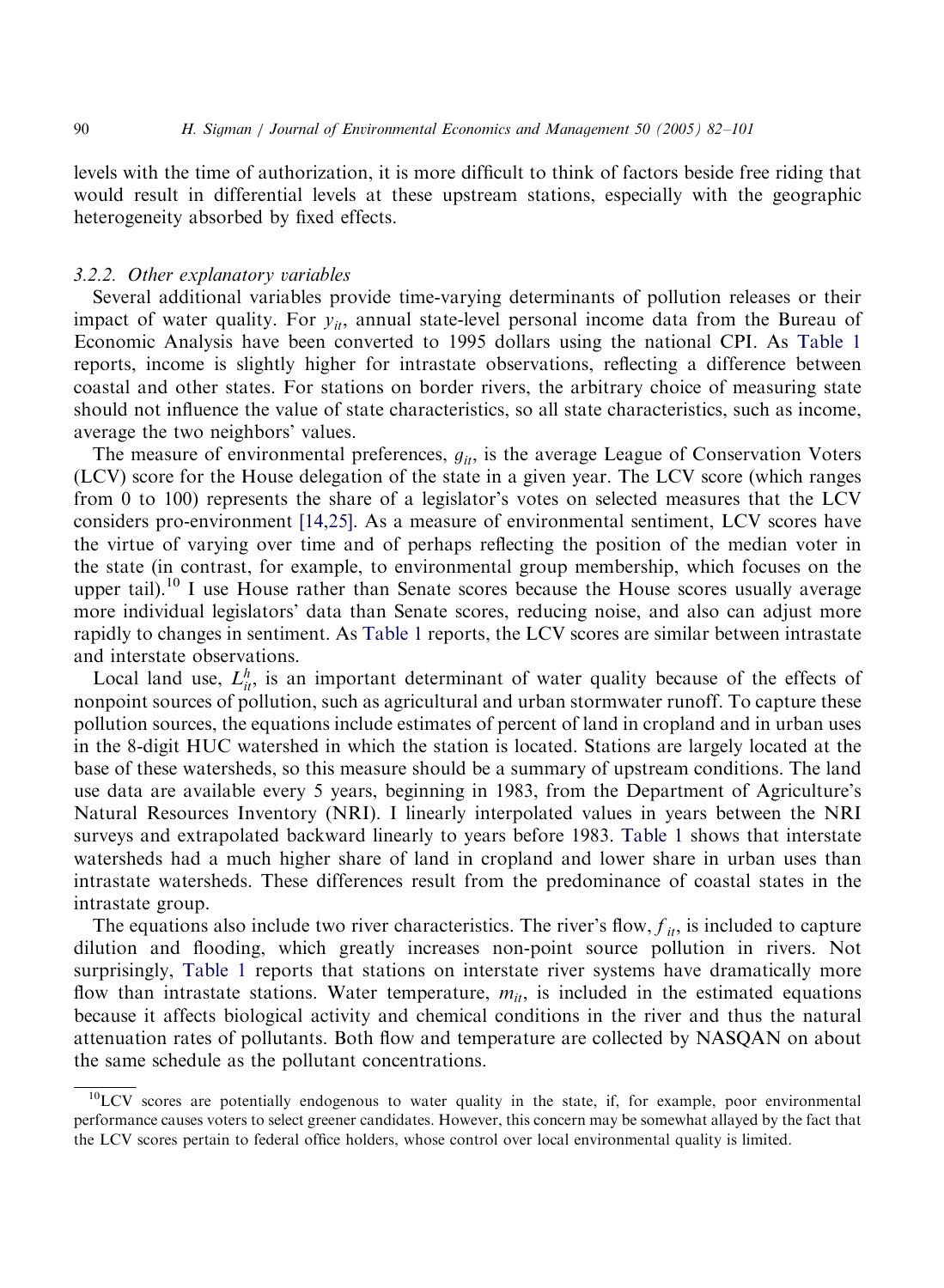<span id="page-9-0"></span>Table 2

Estimates of determinants of water quality with station fixed effects

|                                                                                                                                                                                                                                                                                                                         | Dependent variable: log(WQI)                                |                                                                |                                                                 |                                                                |                                                             |                                                                |
|-------------------------------------------------------------------------------------------------------------------------------------------------------------------------------------------------------------------------------------------------------------------------------------------------------------------------|-------------------------------------------------------------|----------------------------------------------------------------|-----------------------------------------------------------------|----------------------------------------------------------------|-------------------------------------------------------------|----------------------------------------------------------------|
|                                                                                                                                                                                                                                                                                                                         | (1)                                                         |                                                                | (2)                                                             |                                                                |                                                             | (3)                                                            |
| State authorized                                                                                                                                                                                                                                                                                                        | .0070                                                       | (.0147)                                                        | .0114                                                           | (.0195)                                                        | .0008                                                       | (.0135)                                                        |
| Upstream * authorized                                                                                                                                                                                                                                                                                                   | .0373                                                       | (.0283)                                                        |                                                                 |                                                                | .1501                                                       | (.0668)                                                        |
| Upstream * authorized * LCV score                                                                                                                                                                                                                                                                                       |                                                             |                                                                |                                                                 |                                                                | $-.0298$                                                    | (.0168)                                                        |
| Within 50 miles upstream * authorized                                                                                                                                                                                                                                                                                   |                                                             |                                                                | .1265                                                           | (.0705)                                                        |                                                             |                                                                |
| Downstream * upstream state authorized                                                                                                                                                                                                                                                                                  | $-.0401$                                                    | (.0160)                                                        |                                                                 |                                                                | $-.0613$                                                    | (.0559)                                                        |
| Downstream * upstream state authorized * upstream LCV                                                                                                                                                                                                                                                                   |                                                             |                                                                |                                                                 |                                                                | .0063                                                       | (.0155)                                                        |
| Within 50 miles downstream * upstream state authorized                                                                                                                                                                                                                                                                  |                                                             |                                                                | $-.0270$                                                        | (.0127)                                                        |                                                             |                                                                |
| Border $*$ at least one state authorized                                                                                                                                                                                                                                                                                | $-.0584$                                                    | (.0208)                                                        | $-.0380$                                                        | (.0270)                                                        | $-.0584$                                                    | (.0202)                                                        |
| Socioeconomic variables<br>Log (State income)<br>Log(League of Conservation Voters score)<br>Downstream * Log(Upstream income)<br>Downstream * Log(Upstream LCV)<br>Within 50 miles downstream * Log(Upstream income)<br>Within 50 miles downstream * Log(Upstream LCV)<br>Log(Urban land share)<br>Log(Cropland share) | $-.0155$<br>.0041<br>.0476<br>.0078<br>$-.0503$<br>$-.0037$ | (.0716)<br>(.0078)<br>(.0667)<br>(.0056)<br>(.0334)<br>(.0161) | $-.0055$<br>.0072<br>.00002<br>$-.0075$<br>$-.0510$<br>$-.0048$ | (.0715)<br>(.0081)<br>(.0006)<br>(.0162)<br>(.0344)<br>(.0164) | $-.0185$<br>.0156<br>.0464<br>.0035<br>$-.0471$<br>$-.0043$ | (.0715)<br>(.0089)<br>(.0664)<br>(.0152)<br>(.0332)<br>(.0161) |
| River characteristics<br>Log(Flow)<br>Log(Temperature)                                                                                                                                                                                                                                                                  | $-.0322$<br>.0295                                           | (.0041)<br>(.0322)                                             | $-.0319$<br>.0314                                               | (.0041)<br>(.0322)                                             | $-.0320$<br>.0289                                           | (.0041)<br>(.0321)                                             |
| Year                                                                                                                                                                                                                                                                                                                    | .0056                                                       | (.0013)                                                        | .0057                                                           | (.0013)                                                        | .0055                                                       | (.0013)                                                        |
| R-squared (including station effects)<br>R-squared (within only)                                                                                                                                                                                                                                                        | .629<br>.098                                                |                                                                | .629<br>.099                                                    |                                                                | .099                                                        | .630                                                           |

Notes: All equations include station fixed effects. Standard errors (in parentheses) robust to contemporaneous clustering at the watershed level. Number of observations: 4704; Number of stations: 501.

# 4. Results

In the estimates in Table 2, the log of WQI depends on the logs of the explanatory variables. A log–log form was chosen to conform to physical water quality models that have multiplicative effects of variables such as flow and temperature. All equations include a fixed effect for the monitoring station: Hausman tests reject random effects. An appendix reports the results for similar equations without station fixed effects.

Because stations are on river systems in which one station may be upstream of another, errors may be correlated across stations during the same summer. To account for these correlations, the standard errors of the equations are estimated with clustering of contemporaneous observations within the USGS hydrologic subregion.<sup>11</sup> Although these estimates are potentially inefficient in

<sup>&</sup>lt;sup>11</sup>The subregions correspond to 4-digit Hydrologic Unit Codes (HUCs) and there are 222 in the country. The results are not noticeably different if clustering is at 2-digit (region) or 6-digit (accounting unit) HUC levels.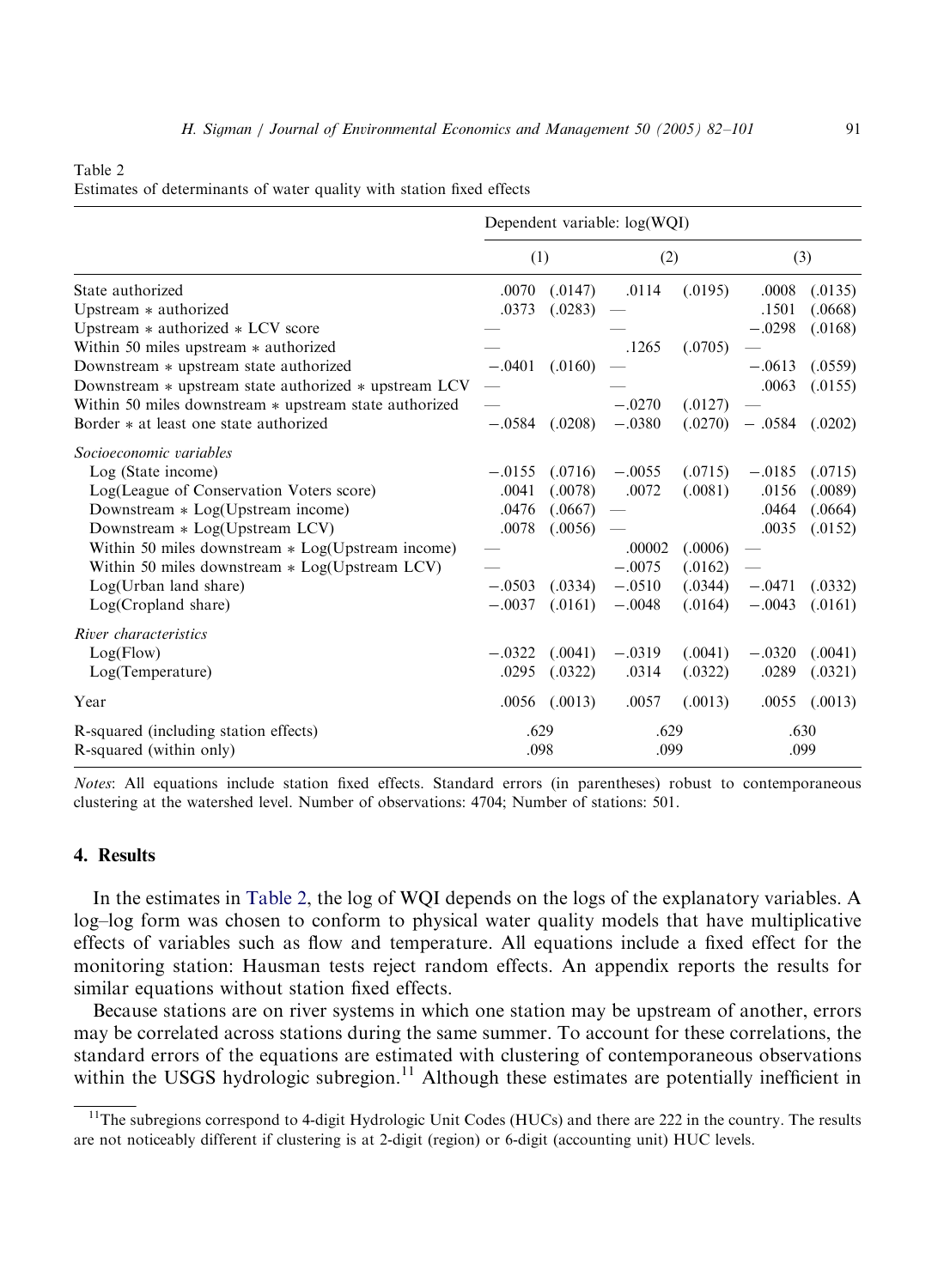not modeling the upstream–downstream relationships precisely, they also make the equations robust to some other spatial relationships that may arise in the data, such as watershed-level public policies.

This section discusses the coefficients on the policy-related variables first and other covariates later.

# 4.1. Policy-related coefficients

The first column in Table 2 presents estimates of the basic equation. The equation [includes](#page-9-0) whether the state of the monitoring station is authorized along with several interactions of location and authorization status. The coefficient on own-state authorization is positive; however, it is substantively very small and not statistically significant in any of the equations in Table 2. Thus, the [results d](#page-16-0)o not suggest a strong time-series association between water quality and authorization, either from authorized states creating better (or worse) water quality or from the EPA granting authorization to states once they begin to achieve good results. However, as reported in Table 4 in the appendix, authorization is associated with better water quality when the equation does not include state or station effects.

The next variable is an interaction between this authorization status variable and upstream-ofborder location. The variable is included to measure whether authorized states use their privileges to free ride on downstream neighbors. This interaction does not enter with a statistically significant coefficient. The point estimate is positive, however, which would could arise if states free ride by shifting polluting activity to very near the border, resulting in an improvement upstream in all but the last few miles.<sup>12</sup>

The coefficient on being downstream from an authorized state is negative and statistically significant, which is consistent with free riding.<sup>13</sup> The point estimate suggests a  $4\%$  reduction in the water quality index.14 Because the WQI is an abstract measure, the next section provides an attempt to quantify the welfare effects of this reduction. An effect is also seen at borders, where

## $\Delta WQI = 3.18(3.67) - .012(.011) DIST - 1.47(3.55) UPSTAUTH,$

riding because a downstream station may be downstream from more than one state. However, the authorization status of the next upstream state (i.e. any state upstream of the upstream state) had a substantively tiny and statistically insignificant coefficient. Natural attenuation appears to make any cumulative effect trivial.

 $12$ This "shifting" hypothesis suggests upstream state authorization should cause river water quality to fall more dramatically as a river flows downstream than it would with federal authority. To test this hypothesis, I identified 52 pairs of upstream and downstream stations with a state border between them. Of these station pairs, 32 had pollution data at upstream and downstream locations in same year at least once, with 203 annual observations on the change in water quality between upstream and downstream states  $(\Delta WQI)$ . Regressing  $\Delta WQI$  on the distance between the two stations ( $DIST$ ) and the upstream state's authorization ( $UPSTAUTH$ ) yields

where numbers in parentheses are standard errors adjusted for clustering at the station-pair level. Although the point estimate on upstream state authorization is negative, the equation offers little support for the shifting hypothesis.<br><sup>13</sup>This coefficient also includes non-free-riding effects. If authorized states are different from othe

cleaner or dirtier), some of this difference would reach downstream neighbors. However, the direct test of the effect of authorization does not show a consistent net effect of authorization, reducing this concern. In addition, the point values of the own-state authorization coefficient are positive, so this effect would tend to make the estimated coefficient an underestimate of true free riding.<br><sup>14</sup>Another concern is that authorization of the state immediately upstream does not capture the full extent of free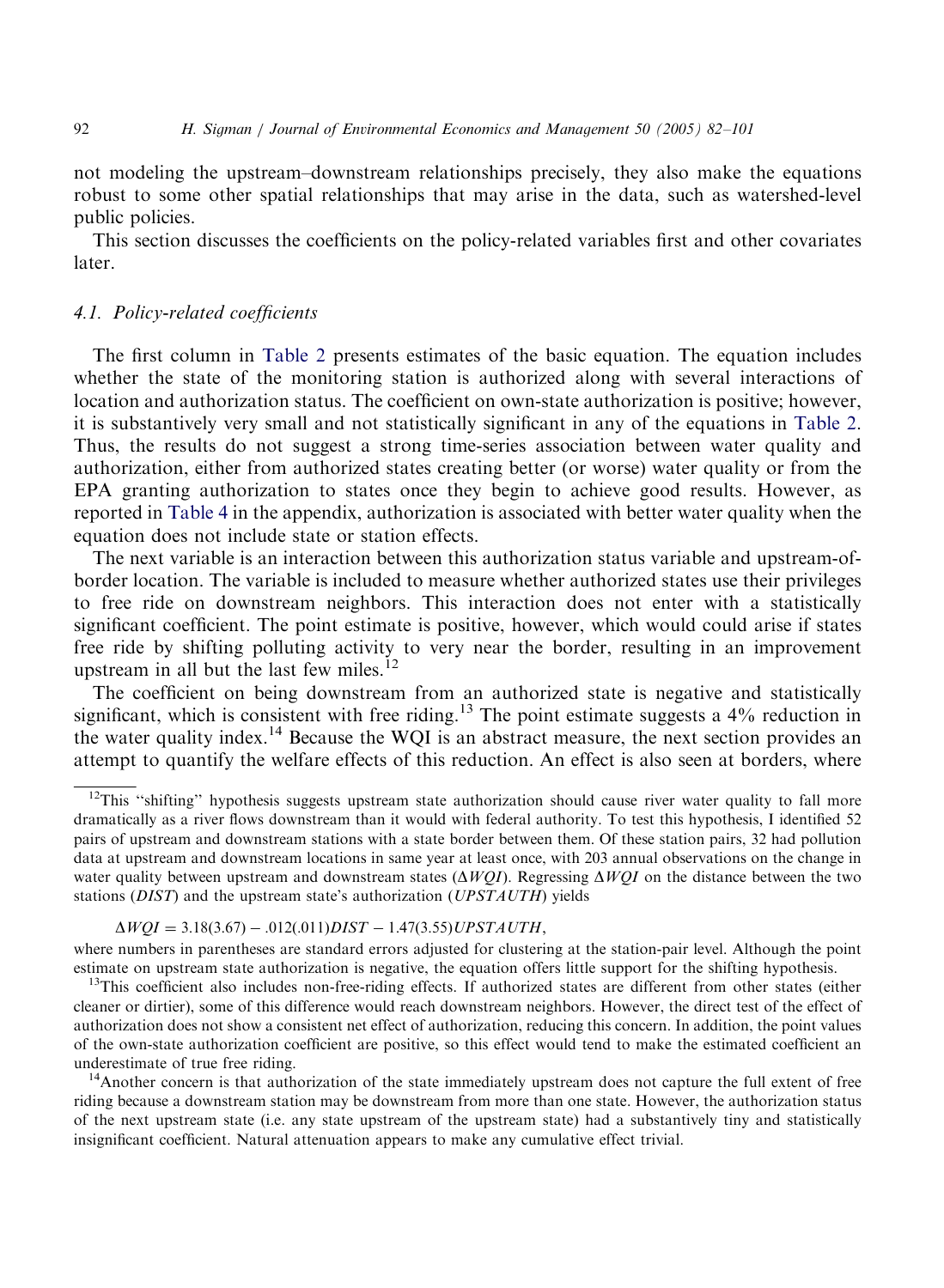the rivers are ab[out](#page-9-0) [6%](#page-9-0) [d](#page-9-0)irtier if at least one of the adjacent states is authorized. This coefficient too is statistically different than zero.<sup>15</sup>

Column 2 in Table 2 alters the location variables to reflect proximity to the border. Far downstream of a border, the pollution endowment from upstream free riding dwindles with natural attenuation; far upstream of a border, the polluting state experiences almost all the damage. The second equation therefore considers stations to be upstream or downstream of the border only if they are within 50 miles of the relevant border.<sup>16</sup> This change substantially reduces the number of stations classified as susceptible to free riding.

Nonetheless, the pattern observed above continues to hold. At downstream stations within 50 miles of the border, the upstream state's authorization has a negative and statistically significant effect. The magnitude of the effect is similar to before. At upstream locations, authorization again does not have a statistically significant effect at 5%, although the positive coefficient is statistically significant at 10%. However, only 9 stations identify the effect in this group, so the result is unreliable. With this change in other policy variables, the coefficient on border state authorization falls enough that it is no longer statistically different than zero, but the point estimate remains negative.

Finally, the third column adds an interaction between the earlier variables that measure free riding and the LCV score. States with greater preference for the environment might free ride less than other states because the[y have hi](#page-9-0)gher existence values for environmental quality outside the state. They also might free ride more because they have more costly controls within the state and therefore greater incentive to reduce these controls.<sup>17</sup>

The results in column 3 of Table 2 could be consistent with the former hypothesis. Upstream state's authorization and this variable interacted with the LCV score are jointly statistically significant at 5%. According to the point estimates, the effect of upstream state authorization is negative, but a higher LCV score offsets this effect (although the latter coefficient is not individually statistically significant). However, the individual coefficients are so imprecisely estimated that they are uninformative on the net effect. The coefficients on authorization at an upstream station and its interaction with LCV score show opposite effects, but are not jointly significant at the 10% level. This is [sur](#page-18-0)prising because the upstream coefficients have smaller estimated standard errors than the coefficients at downstream stations.

Column 3 also provides some information about an alternative (non-free-riding) reason for effects of proximity to borders. Kahn [13] argues that pollution may be especially high just outside the borders of stringent states as facilities seek pollution havens with good access to markets

 $15$ If the water quality index is based on annual (rather than summer) averages of pollution levels, the coefficients on the three location-authorization interactions remain the same sign. At downstream stations, authorization of the upstream state is associated with a 2% decline in WQI, but this effect is no longer statistically significant; at border stations, authorization is associated with a 4% decline. At upstream stations, the coefficient is positive, but very small and statistically insignificant. Ten more stations can be included in the analysis with this change

 $16$ This figure was chosen based on the rates of attenuation for oxygen depletion. Setting a higher or lower threshold (20 or 100 miles) did not greatly change the coefficient estimates, although the number of stations identifying the effect becomes quite small at 20 miles.<br><sup>17</sup>Interactions are provided for upstream and downstream stations, but not stations on borders. Although an

analogous effect might be examined at borders, it is difficult to define a single interaction variable for this case and seems unwise to enter a number of interactions, given the small number of stations involved.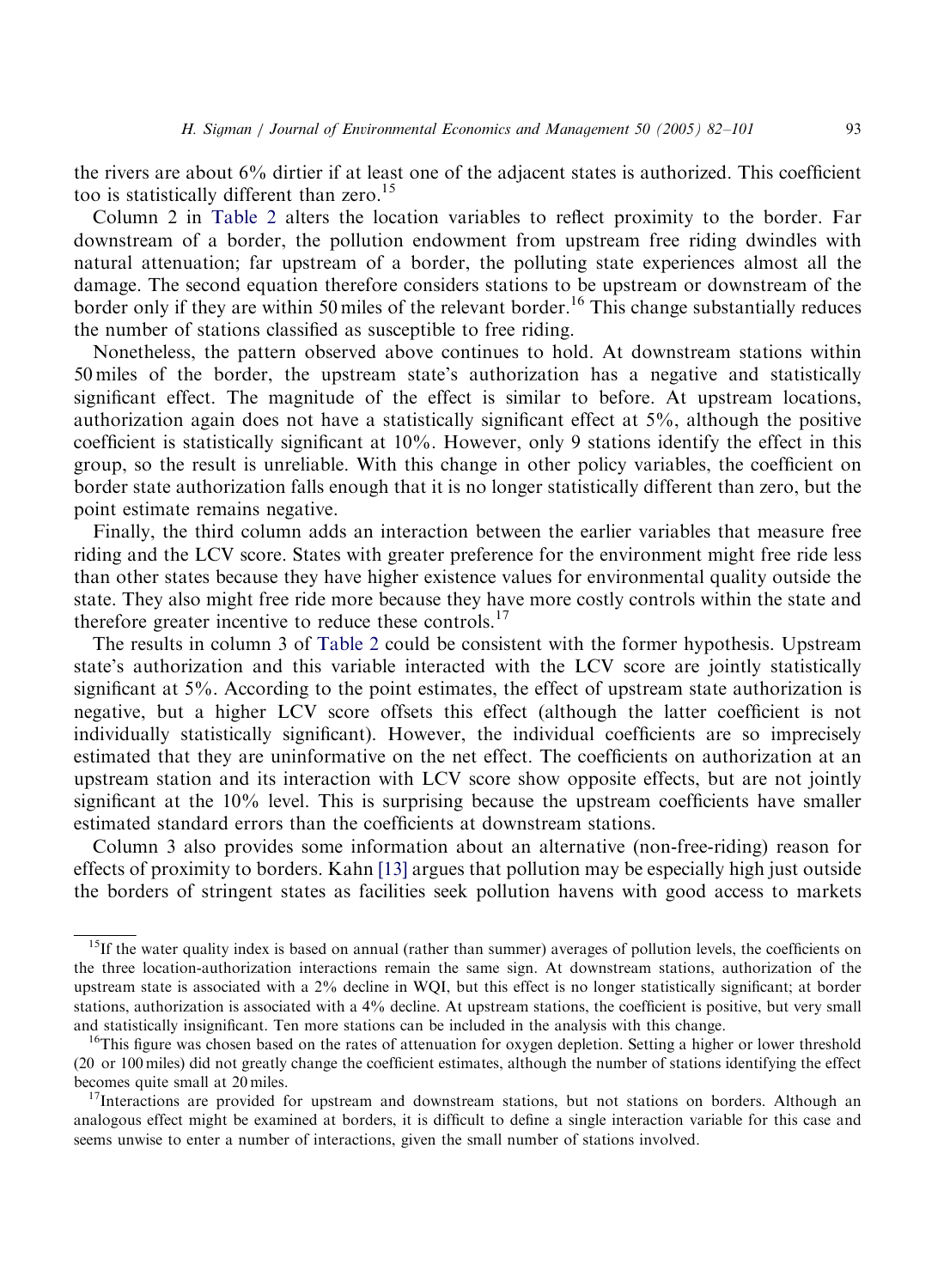whose regulation they prefer to avoid. Similarly, pollution should be particularly low just inside the borders of stringent states as activities near the border jump more readily to neighboring states than those in the heart of the state. If green states use authorization to increase regulatory stringency, therefore, Kahn's hypothesis would suggest a positive coefficient on the interaction between authorization at an upstream location and LCV score, but the point estimate on this coefficient is negative.<sup>18</sup> Thus, the estimates do not support Kahn's hypothesis.

# 4.2. Other coefficients

Only a few of the other covariates enter the equations with statistically significant coefficients. State personal income per capita does not have a statistically significant effect. The estimated coefficient is positive, which would suggest that the effect of income on preferences dominates its effect on uncontrolled pollution.<sup>19</sup> The time-series variation in green preferences, as measured by LCV scores of the state's House delegation, also does not ente[r with a](#page-16-0) statistically significant coefficient, although the coefficient is positive as expected. Changes over time in LCV scores may be largely noise rather than underlying environmental preferences; in the crosssection, these scores are positively associated with water quality, as reported in Table 4 in the appendix. Since own state's income and LCV scores do not have statistically significant coefficients, it is not surprising that upstream states' income and LCV scores also do not seem to matter.

Neither of the land use measures, percent of the watershed [in](#page-16-0) [cropl](#page-16-0)and or in urban uses, enters statistically significantly, although both have negative point estimates as expected. Again, when the equations are estimated without station fixed effects in Table 4 in the appendix, these land use variables have a significant negative coefficients. The failure to find this effect with station fixed effects probably results from the relatively small variation over time in land use, making it difficult to identify the effect of changes. It could also be a data-quality issue: interpolation between inventories every fifth year may not adequately capture the time-series variation.

River flow enters with a statistically significant negative coefficient. The discussion above suggested that flow would have a positive effect on water quality because of dilution of waste. However, floods dramatically increase nonpoint source pollution (for example, with erosion of farmland), so the negative coefficient likely results from flooding. Temperature does not enter with a statistically significant coefficient.

Finally, the time trend has a positive coefficient in all equations, which may indicate that implementation of CWA during this time did indeed improve water quality. The estimates are all around a .5 percent increase in the water quality index per year, so the cumulative effect over the 23 year period is substantial.

<sup>&</sup>lt;sup>18</sup>Downstream of the border, the hypothesis does not yield a clear prediction. Although we would expect to see diminished pollution inputs upstream with an authorized green upstream state, these would be counterbalanced by higher inputs in the downstream state to which the polluting industries migrate.  $19I$  also ran the equations with a quadratic in income to allow the nonlinear relationship between income and

pollution that some research has found. However, higher order terms were never statistically significant, failing to support an ''environmental Kuznets curve'' relationship. As the appendix reports, this relationship is not even found without fixed effects.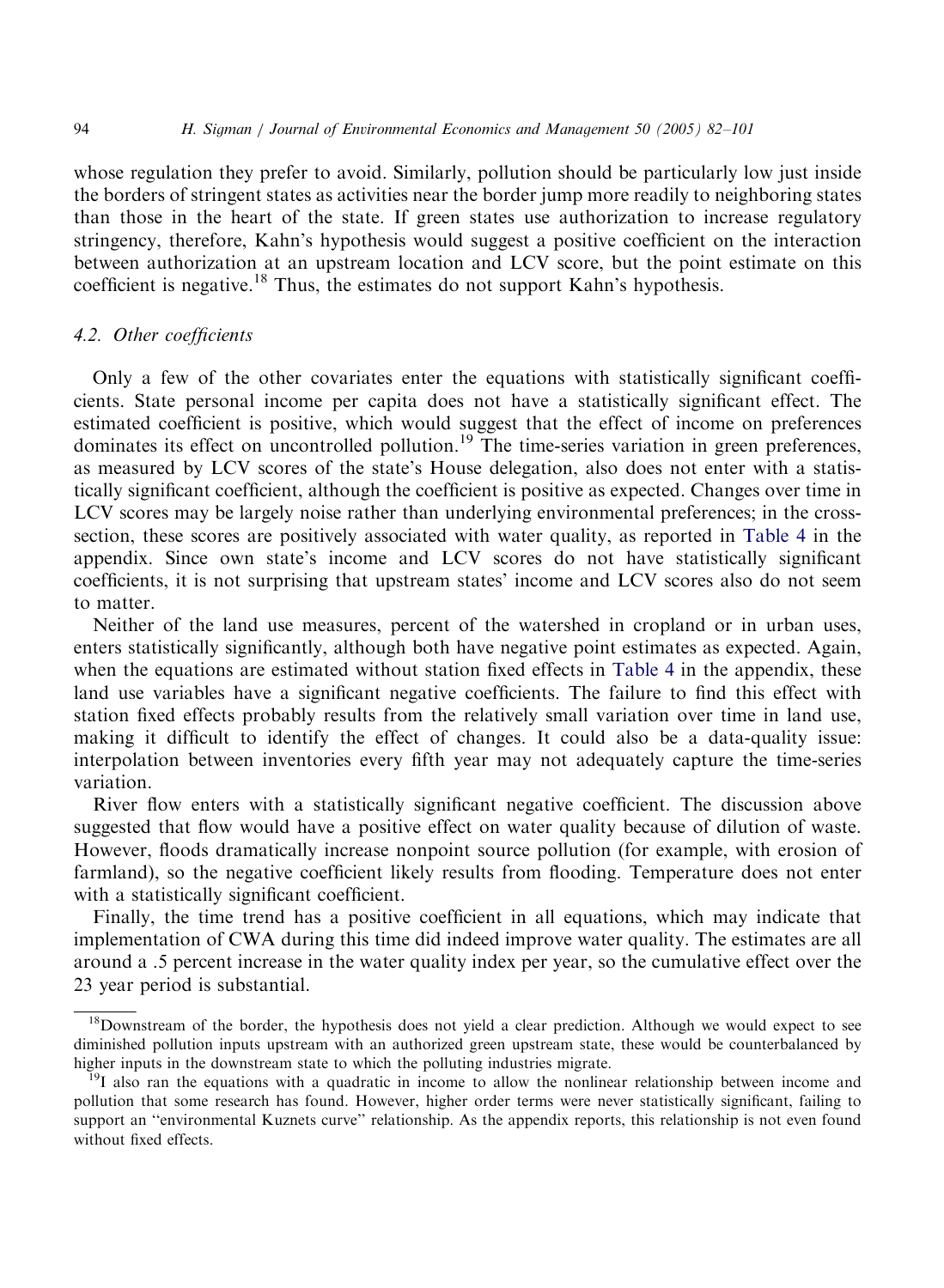|                                             | <b>Boatable</b><br>Current use<br>to fishable<br>to boatable |       | Fishable     |  |
|---------------------------------------------|--------------------------------------------------------------|-------|--------------|--|
|                                             |                                                              |       | to swimmable |  |
| Carson and Mitchell total WTP               | \$93                                                         | \$70  | \$78         |  |
| Threshold WQI for water quality improvement | 34.7                                                         | 49.0  | 63.3         |  |
| WQI units required to achieve threshold     | 26                                                           | 339   | 1750         |  |
| Estimated WTP per unit of WQI               | \$3.55                                                       | \$.21 | \$.04        |  |

Table 3 Calculation of willingness to pay (WTP) for water quality improvements in 1983

Note: All dollar values in 1983 dollars per household.

Sources: Carson and Mitchell [4] and calculations based on WQI at NASQAN stations in 1983.

### 5. Welfare effects

An evaluation of the welfare effects of free riding requires information about the costs of water pollution control and benefits of water quality in upstream and downstream states. Upstream states that free ride reduce their pollution control costs by more than the losses they bear from a lower level of water quality in their state.<sup>20</sup> Downstream states bear a burden both in environmental damage and in pollution control costs, if they increase their control levels to offset the pollution endowment they receive from upstream. Because this study does not have information on pollution control costs, a complete evaluation of the welfare effects of observed free riding is outside its scope. However, calculating the cost of environmental damage from free riding in downstream [sta](#page-18-0)tes helps assess the magnitude of the effects estimated above.

A rough calculation of willingness to pay for improvements in the WQI is shown Table 3. The basis for the calculation is Carson and Mitchell's national survey of the value of recreational uses of freshwater in 1983 [4]. As reported in the first row of Table 3, they estimate that households would be willing to pay an average of \$93 to improve all water from its 1983 condition to at least boatable, \$70 to improve all water from at least boatable to at least fishable, and \$78 to improve all water from at least fishable to swimmable (all values are in 1983 dollars). Respondents attributed 67% of their values to in-state waters and the remainder to out-of-state waters. Carson and Mitchell consider the in-state component to be use value and the remainder to be existence value.

To use Carson and Mitchell's results to value the WQI improvements estimated in the equations requires calculating a willingness to pay per unit of WQI. The second row in Table 3 contains the thresholds of the WQI for boatable, fishable, and swimmable rivers.<sup>21</sup> Assuming that the NASQAN stations are a representative sample of all relevant river locations, the third row contains the number of WQI points necessary to meet each of the three goals nationally.<sup>22</sup> Only a

<sup>&</sup>lt;sup>20</sup>This statement assumes states adopt the in-state optimal pollution level, which is sufficient but not necessary for incentives to free ride.<br><sup>21</sup>The classification uses thresholds provided in [3], without the requirement for BOD for which NASQAN does not

provide data. BOD is closely associated with dissolved oxygen, for which a threshold is included, so dropping the BOD requirement probably does not greatly affect the numbers.<br><sup>22</sup>Although NASQAN overrepresents river areas with human influence, this overrepresentation may be desirable in

the current context because it is a sample of the areas likely to be visited by people and thus to have use values.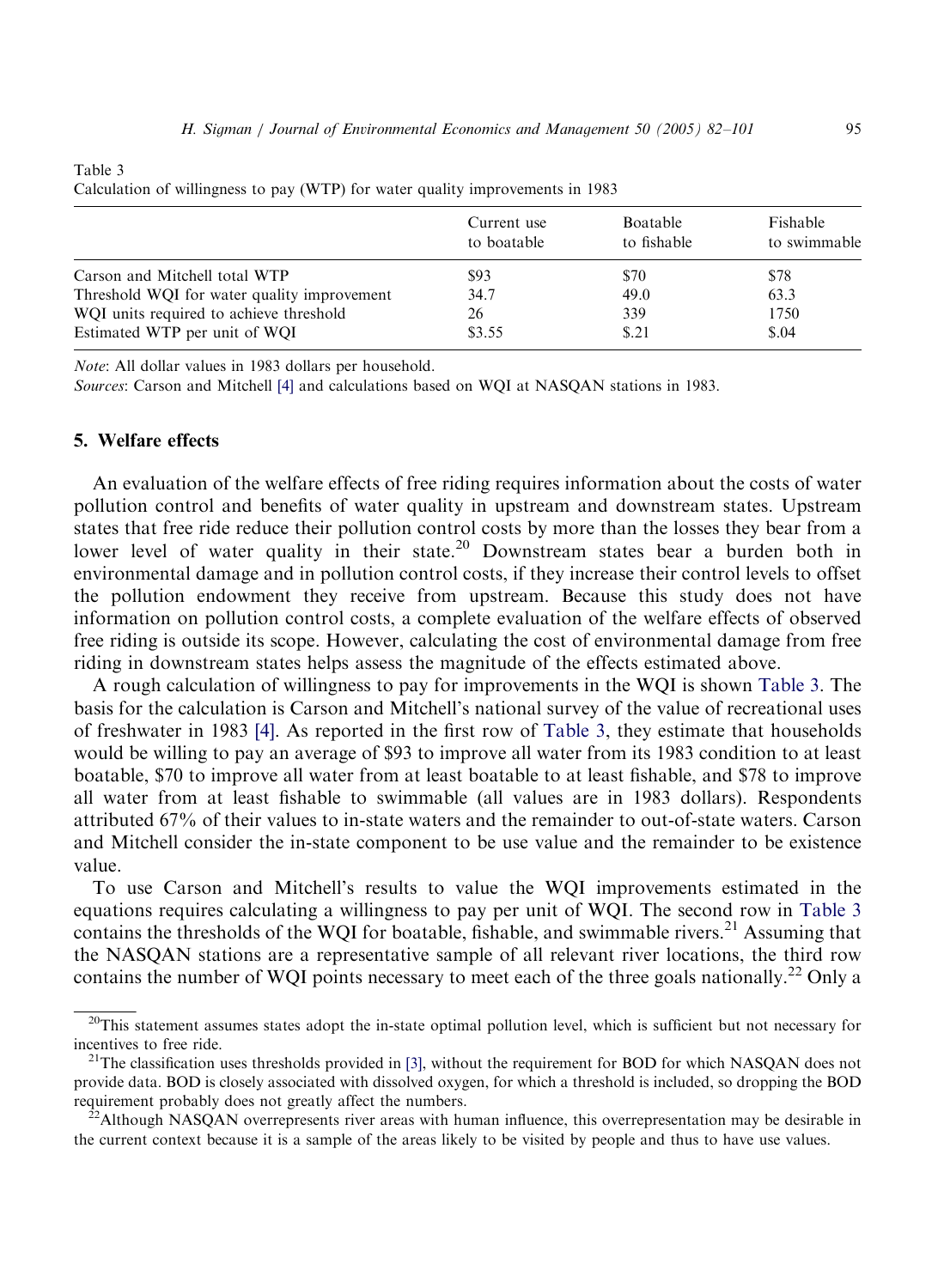small number of rivers start below boatable, so assuring boatable water requires far the smallest total increase in WQI. Dividing Carson and Mitchell's valuations by the WQI improvements in the fourth row yields an estimate of average willingness to pay for a point of WQI in the different use classes. These values are reported in the final row of the table. Average values of WQI improvements, as expected, decline as water quality improves. The rate of decline, however, is surprisingly steep.

These willingness to pay values can then be applied to the difference between predicted water quality with and without any authorization of upstream stations.<sup>23</sup> Applying these averages assumes that the value of improving only a share of waters is that share of the value of improving all waters. This assumption may understate the value of partial improvements because the marginal valuation probably decline[s with t](#page-9-0)he share of water affected. I restrict the welfare estimate to the 67% of the value above attributable to in-state benefits. For each state, the total value of WQI improvements is multiplied by the number of households in 1983.

Using the estimates in column 1 of Table 2, the result is an environmental cost to downstream households of \$17 million in 1983 (in that year's dollars).<sup>24</sup> For comparison, a recent study using the same willingness-to-pay data placed the overall benefits of CWA at \$11 billion per year [3]. The \$17 million is only the environmental costs (not the costs of any pollution abatement response), but does provide a lower bound on the losses at downstream stations.

#### 6. Conclusion

The empirical results are consistent with the hypothesis that states have both the will and the way to free ride under Clean Water Act regulations. Federal policies that grant states authority to run their own programs appear to allow free riding. By focusing on changes in policy regimes in upstream states, the estimated equations address unobserved geographic heterogeneity that might otherwise make it difficult to isolate such effects.

Although such transboundary free riding is often cited as a justification for federalizing environmental policies, the results in this paper do not necessarily support more centralized policy for three reasons. First, my empirical results suggest that federal standards do not prevent free riding. Allowing states discretion in implementation and enforcement of standards appears to be sufficient for free riding to continue.<sup>25</sup>

Second, problems with free riding must be weighed against the benefits of decentralization. Because free riding costs only \$17 million, it may not overcome the greater flexibility and informational advantages of decentralization. In addition, the optimal response to free riding may

 $^{23}$ I use willingness to pay from Carson and Mitchell as willingness to accept compensation for degradation from free riding. This assumption may understate the values because willingness to accept often exceeds willingness to pay by a large amount in survey data.<br><sup>24</sup>These values would be different in other years. First, over time, benefits of water quality improvements may decline

as water qu[ality](#page-19-0) improves or increase with income. Second, expansion in authorized states would increase the number of sites subject to free riding. Rather than stretch the benefits transfer any further (for example, by assuming an income elasticity for willingness to pay), the paper presents the values in the year for which they are most appropriate.<br><sup>25</sup>Revesz [24] observes that the Clean Air Act may similarly permit (or even encourage) free riding despi

standards.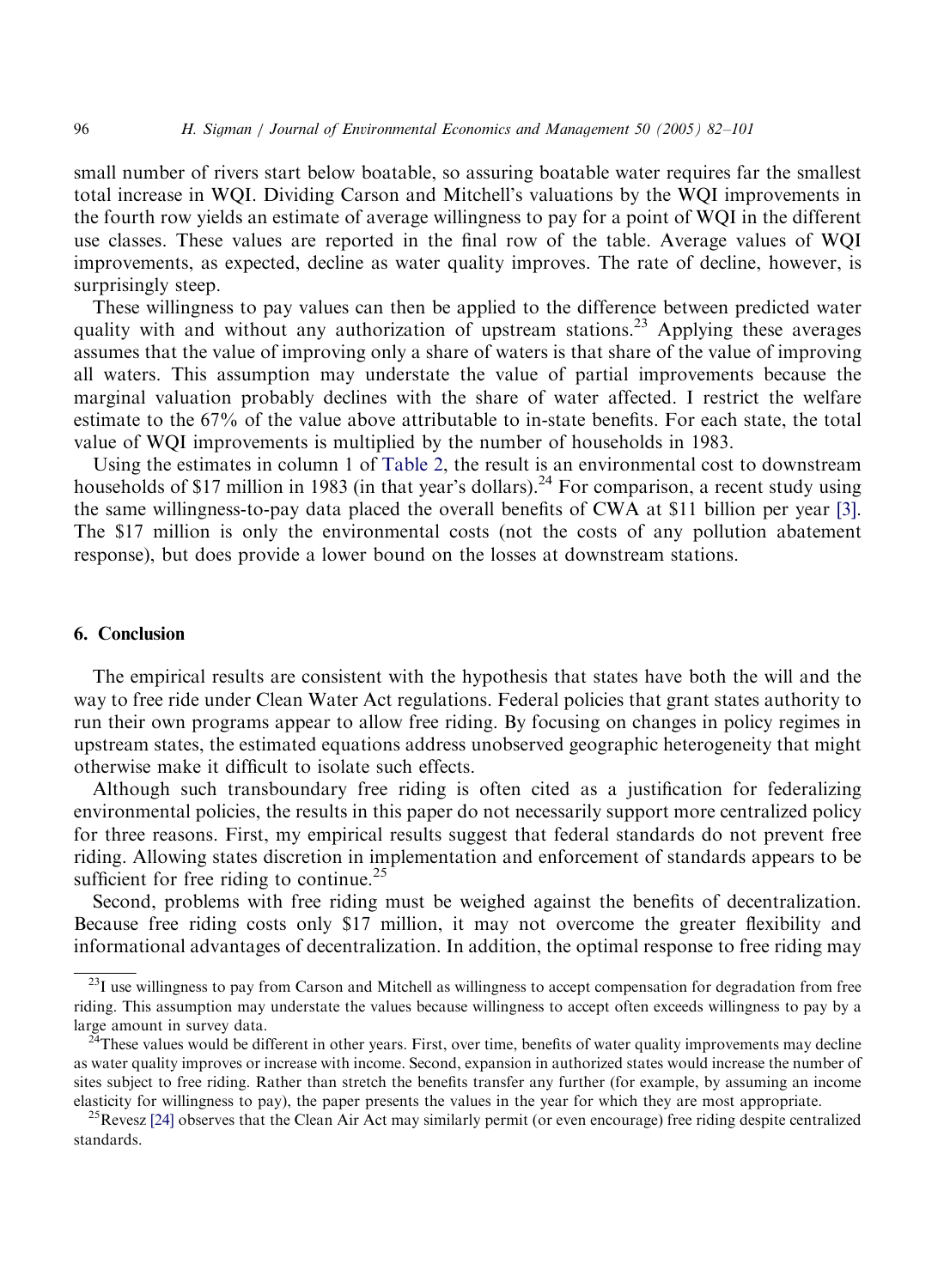not be centralization, b[ut ra](#page-19-0)ther decentralization in combination with more targeted responses to spillovers. For example, the federal government might continue to decentralize decision-making but provide subsidies (or levy fees) on the chosen environm[ental sta](#page-18-0)ndards to reflect costs to other states. However, Oates [21] questions the political feasibility of such approaches.

Finally, free riding may not be detrimental if pollution control policies are inefficient. Recent studies suggest that CWA may not pass a cost-benefit test [11,29]. If so, the observed free riding could provide a net benefit by reducing overcontrol of pollution.

## Acknowledgments

I am grateful to Wenhui Wei and Huiying Zhang for research assistance and to Howard Chang, Arik Levinson, Robert Mendelsohn, and seminar participants at Columbia, Georgetown, Michigan, Yale, and the NBER for helpful comments. This material is based upon work supported by the National Science Foundation under Grant No. 9876498.

# Appendix A. Estimates without station fixed effects

This appendix reports the results of regressions without station fixed effects. Although equations with station fixed effects absorb unobserved heterogeneity that might otherwise bias the estimated coefficients, they also identify the coefficien[ts of inte](#page-9-0)rest from only the subset of stations whose own or upstream state authorized during the study years. Cross-sectional heterogeneity between authorized and unauthorized states might provide information that is not exploited.

The equations are similar to those in column 1 of Table 2 in the text, but with a richer set of station characteristics. Three location variables—indicating whether the station is upstream of a border, downstream of a border, or on a river when it forms a border—are now included. In addition, the equations also include three more descriptive variables that either do not vary over time or for which time-series variation was not available.<sup>26</sup>

First, the equations include population density in the station's watershed in 1990, provided by the USGS. Because the stations are typically at the bottom of the watershed, this variable measures upstream population and thus reflects variation in uncontrolled pollution levels.

Second, the equations add the size of the drainage area upstream of the station, again provided by the USGS NASQAN files. Pollution may increase as a river travels downstream and accumulates wastes. Including drainage area should help to avoid picking up this effect in the coefficients on the variables that indicate the position of the station relative to state borders.

Finally, the distance from the station downstream to the ocean is included. Using a Geographic Information System, I calculated this variable from NASQAN latitude–longitude data and a flow direction grid from the USGS's Global 1K data. Distance to the ocean may belong in the eq[uations](#page-16-0) for two reasons. First, it may be efficient for river pollution to increase downstream because human and ecological exposure to the pollution falls as the ocean nears. Second, people in

 $^{26}$ Table 4 drops the upstream state's income and LCV score variables, so the coefficient on downstream location can be interpreted simply as the effect of being downstream of an unauthorized state. These variables were not statistically significant and did not change the qualitative results.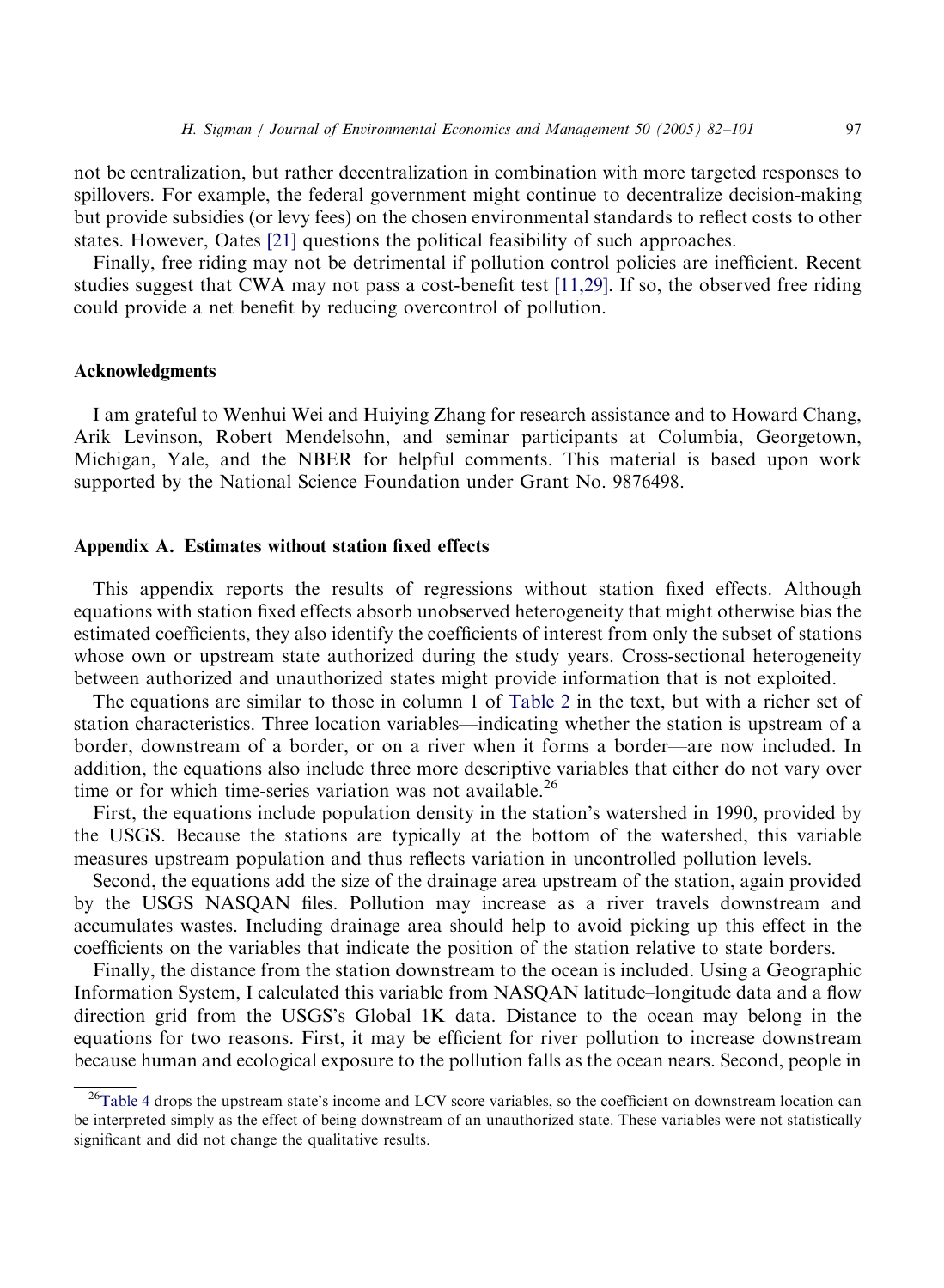## Table 4

Estimates of determinants of water quality without station fixed effects

|                                          | Dependent variable: log(WQI) |         |          |         |  |
|------------------------------------------|------------------------------|---------|----------|---------|--|
| State effects?                           | (1)                          |         | (2)      |         |  |
|                                          | No                           |         |          | Yes     |  |
| State authorized                         | .0446                        | (.0195) | .0246    | (.0308) |  |
| Station upstream of a border             | .0343                        | (.0232) | $-.0755$ | (.0368) |  |
| If upstream: State authorized            | $-.0375$                     | (.0260) | .0310    | (.0348) |  |
| Station downstream of a border           | .0064                        | (.0201) | $-.0231$ | (.0199) |  |
| If downstream: Upstream state authorized | $-.0031$                     | (.0208) | .0372    | (.0207) |  |
| Station on a border                      | $-.1183$                     | (.0361) | .0100    | (.0333) |  |
| If border: At least one state authorized | .1152                        | (.0427) | $-.0031$ | (.0372) |  |
| Socioeconomic characteristics            |                              |         |          |         |  |
| Log(State income)                        | $-.0425$                     | (.0505) | $-.0685$ | (.0714) |  |
| Log(League of Conservation Voters score) | .0209                        | (.0110) | .0184    | (.0089) |  |
| Log(Urban land share)                    | $-.0186$                     | (.0105) | $-.0189$ | (.0094) |  |
| Log(Cropland share)                      | $-.0157$                     | (.0051) | $-.0181$ | (.0048) |  |
| Log(Population density in watershed)     | $-.0033$                     | (.0075) | $-.0190$ | (.0076) |  |
| River characteristics                    |                              |         |          |         |  |
| Log(Flow)                                | .0109                        | (.0042) | $-.0054$ | (.0040) |  |
| Log(Temperature)                         | $-.1402$                     | (.0370) | $-.1297$ | (.0382) |  |
| Log(Drainage area)                       | $-.0031$                     | (.0065) | .0165    | (.0067) |  |
| Log(Distance to ocean)                   | $-.0298$                     | (.0057) | $-.0217$ | (.0074) |  |
| Year                                     | .0043                        | (.0010) | .0055    | (.0011) |  |
| R-squared                                |                              | .16     |          | .30     |  |

Notes: Standard errors (in parentheses) robust to clustering at the monitoring-station level. Number of observations: 4704; Number of stations: 501.

interior areas do not have opportunities for ocean disposal of sewage and other wastes, so water may be more contaminated when the station is far from the ocean.

Table 4 presents two estimated equations, one without any geographic effects and one with state effects.<sup>27</sup> The state effects in column 2 have the advantage of absorbing policy conditions that may be correlated with authorization status. However, they may absorb some relevant variation as well. For example, states may free ride by reducing their overall enforcement

<span id="page-16-0"></span>

<sup>&</sup>lt;sup>27</sup>The state effects for stations on border rivers average the effects of the two neighboring states, rather than assigning one state's value arbitrarily.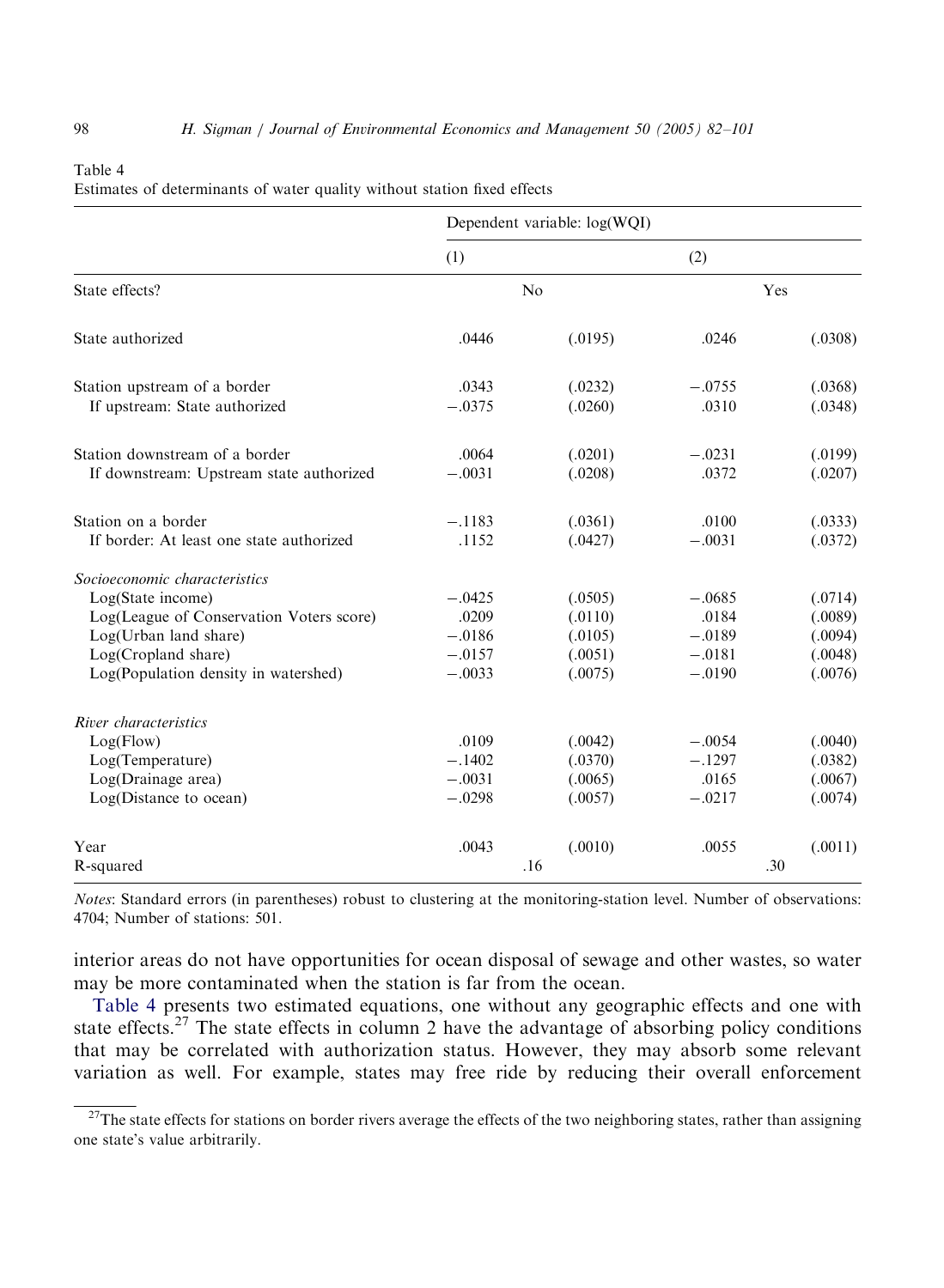intensity, which would alter pollution in all rivers in the state. If states lack the ability t[o](#page-16-0) [target](#page-16-0) pollution control toward interstate rivers, the within-state effect underestimates the true extent of free riding. Although the equations do not include station effects, the standard errors in Table 4 have been adjusted for clustering at the station level.

## A.1. Policy [variable](#page-16-0)s

The state's authorization status is positively associated with its water quality in the first equation in Table 4 (without state effects). The point estimate suggests 5% higher water quality in authorized states. The causality for this effect is unclear: cleaner states may receive authorization preferentially or authorized states may become cleaner if they do a better job in implementing the rules. The effect is no longer statistically significant wh[en state](#page-9-0) effects are added in the second column, suggesting the former interpretation.

In the first equation, authorization at upstream s[tations a](#page-16-0)nd of the upstream state at downstream stations have negative coefficients, as in Table 2, but they are not statistically significant. The downstream and upstream location dummies also do not have statistically significant coefficients. With state effects in column 2 of Table 4, the upstream and downstream dummies are negative, which is consistent with free riding. Only the upstream coefficient is statistically significant, with a point estimate suggesting 7% worse water quality at these locations. [Howeve](#page-9-0)r, the authorization effects remain insignificant and the point estimates are even positive. Thus, the only evidence of free riding through any mechanism is the negative coefficient at upstream stations. Nonetheless, the absence of station fixed effects make the specifications in Table 2 preferred to those in this appendix.

Without state effects, stations on border rivers have negative and statistically significantly lower water quality, which is offset by a significant positive coefficient when one state is authorized. The first coefficient could represent free riding. Interpreting the second coefficient is harder, however, because it combines any free riding from authorization with the overall positive association between water quality. For a station located on a bord[er river,](#page-16-0) the dummy at the top of the table represents authorization for only the state on one side of the river; the coefficient on borders with at least one authorized state may pick up the positive association for the state on the other side. When state effects are added in the second equation in Table 4, the main authorization effect and this border effect both vanish, supporting this interpretation.

# A.2. Other covariates

Without fixed effects, the other covariates play a larger role, given the cross-sectional variation left to be explained. State income is not statistically significant, even without state fixed effects in column 1. Equations estimated with a quadratic in inc[ome \(no](#page-16-0)t shown) also failed to su[pport an](#page-9-0) environmental Kuznets curve relationship. However, LCV scores are positive as expected, even with the inclusion of state effects.

Land use plays an important role in the equations in T[able 4](#page-9-0) even though it did not in Table 2, perhaps because of the greater difficulty in isolating effects once the cross-sectional variation is absorbed. Population density has the expected negative effect on water quality when state effects are included. Flow, which had significant coefficients in Table 2, also enters significantly in the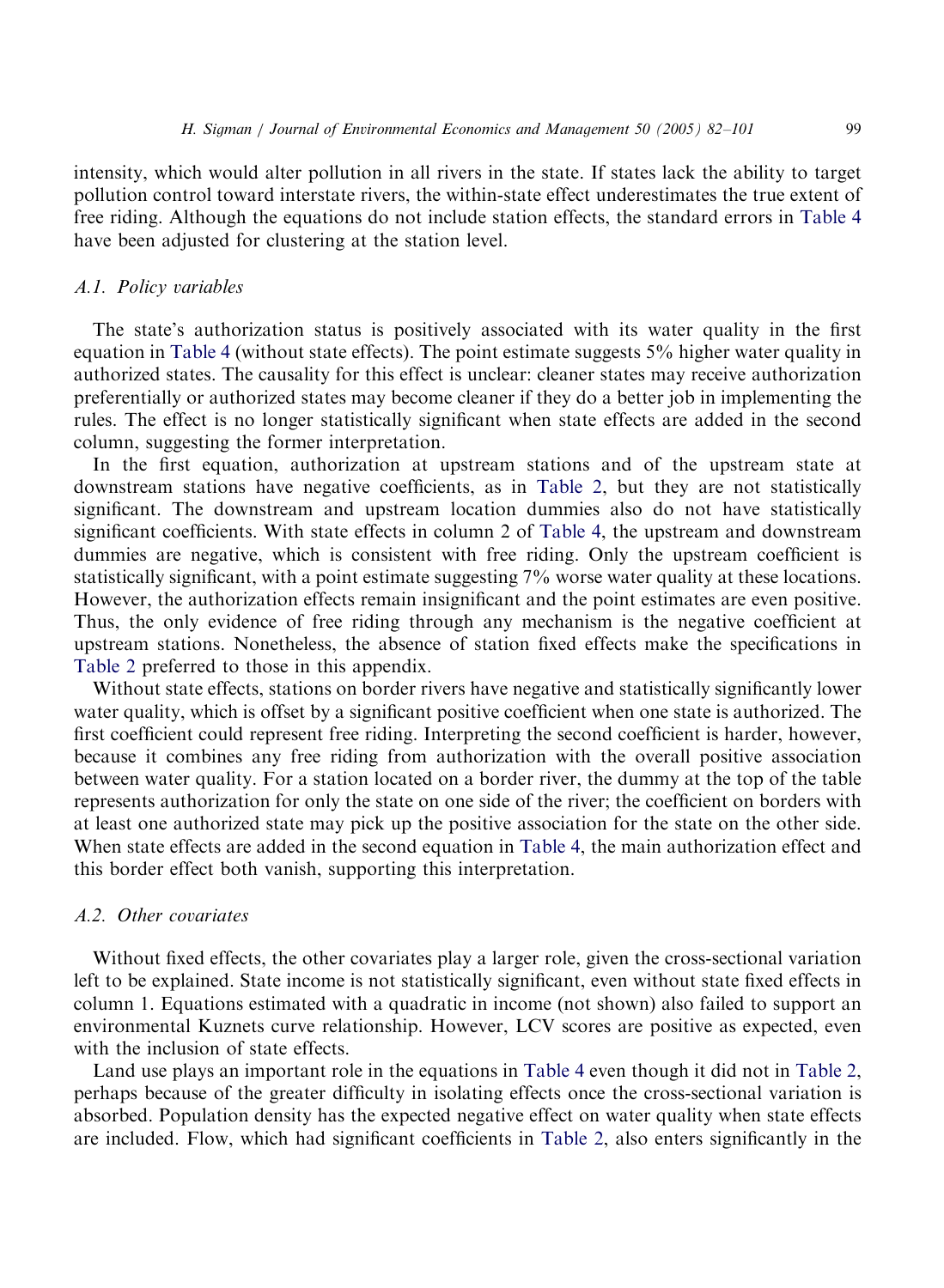<span id="page-18-0"></span>second equation in Table 4. Temperature enters statistically significantly only in Table 4. Drainage area enters only the second equation in Table 4 with a positive sign; perhaps this coefficient picks up the dilution effect of [higher w](#page-9-0)ater volumes. Distance to the ocean has a negative and statistically significant coefficient in both equations, consistent with the hypothesis that the availability of ocean disposal improves water quality. The time trend continues to suggest the same magnitude of improvement as in Table 2.

#### **References**

- [1] R.B. Alexander, J.R. Slack, A.S. Ludtke, K.K. Fitzgerald, T.L. Schertz, Data from selected U.S. Geological Survey national stream water quality monitoring networks, Water Resources Res. 34 (1998) 2401–2405.
- [2] R.A. Bartlett, Troubled Waters: Champion International and the Pigeon River Controversy, University of Tennessee Press, Knoxville, TN, 1995.
- [3] T.H. Bingham, T.R. Bondelid, B.M. Depro, R.C. Figueroa, A.B. Hauber, S.J. Unger, G.L. Van Houtven, A. Stoddard, A Benefits Assessment of Water Pollution Control Programs Since 1972: Part 1, The Benefits of Point Source Controls for Conventional Pollutants in Rivers and Streams, Research Triangle Institute, Research Triangle, NC, 2000.
- [4] R.T. Carson, R.C. Mitchell, The value of clean water: the public's willingness to pay for boatable fishable and swimmable quality water, Water Resources Res. 29 (1993) 2445–2454.
- [5] Congressional Budget Office, Federalism and Environmental Protection: Case Studies for Drinking Water and Ground-Level Ozone, U.S. Congress, Washington, DC, 1997.
- [6] T.M. Dinan, M.L. Cropper, P.R. Portney, Environmental federalism: welfare losses from uniform national drinking water standards, in: A. Panagariya, P.R. Portney, R.M. Schwab (Eds.), Environmental and Public Economics: Essays in Honor of Wallace E. Oates, Edward Elgar, Cheltenham, UK, 1999.
- [7] Environmental Protection Agency, Enforcement and Compliance Assurance Accomplishments FY1995 and FY1996, U.S. EPA, Washington, DC, 1996, 1997.
- [8] Environmental Protection Agency, Environmental Assessment of Proposed Effluent Limitations Guidelines and Standards for the Meat and Poultry Products Industry Point Sources, U.S. EPA, Washington, DC, 2002.
- [9] General Accounting Office, Water Pollution: Differences in Issuing Permits Limiting the Discharge of Pollutants, US GAO, Washington, DC, 1996.
- [10] W. Gray, R.J. Shadbegian, 'Optimal' pollution abatement—Whose benefits matter, and how much?, J. Environ. Econ. Manage. 47 (2004) 510–534.
- [11] A.M. Freeman, Water pollution policies, in: P.R. Portney, Robert N. Stavins (Eds.), Public Policies for Environmental Protection, Second Edition, Resources for the Future, Washington, DC, 2000, pp. 169–213.
- [12] E. Helland, A.B. Whitford, Pollution incidence and political jurisdiction: [evidence from the TRI, J. Environ. Econ.](http://www.lcv.org/scorecard/scorecardmain.cfm) Manage. 46 (2003) 403–424.
- [13] [M.](http://www.lcv.org/scorecard/scorecardmain.cfm) [Kahn](http://www.lcv.org/scorecard/scorecardmain.cfm), Domestic pollution havens: evidence from cancer deaths in border counties, Working Paper, Tufts University, 2003.
- [14] League of Conservations Voters, National Environmental Scorecard, http://www.lcv.org/scorecard/scorecardmain.cfm (Last viewed on July 26, 2004).
- [15] A. Levinson, Environmental regulatory competition: a status report and some new evidence, Nat. Tax J. 56 (2003) 91–106.
- [16] J.A. List, S. Gerking, Regulatory federalism and environmental protection in the United States, J. Reg. Sci. 40 (2000) 453–471.
- [17] J. Markusen, E. Morey, N. Olewiler, Noncooperative equilibria in regional environmental policies when plant locations are endogenous, J. Public Econ. 56 (1995) 55–77.
- [18] N.I. McClelland, Water Quality Index Application in the Kansas River Basin, Prepared for U.S. EPA-Region VII, 1974.
- [19] M. Meybeck, D.V. Chapman, R. Helmer (Eds.), Global Freshwater Quality: A First Assessment, Blackwell, Oxford, UK, 1990.